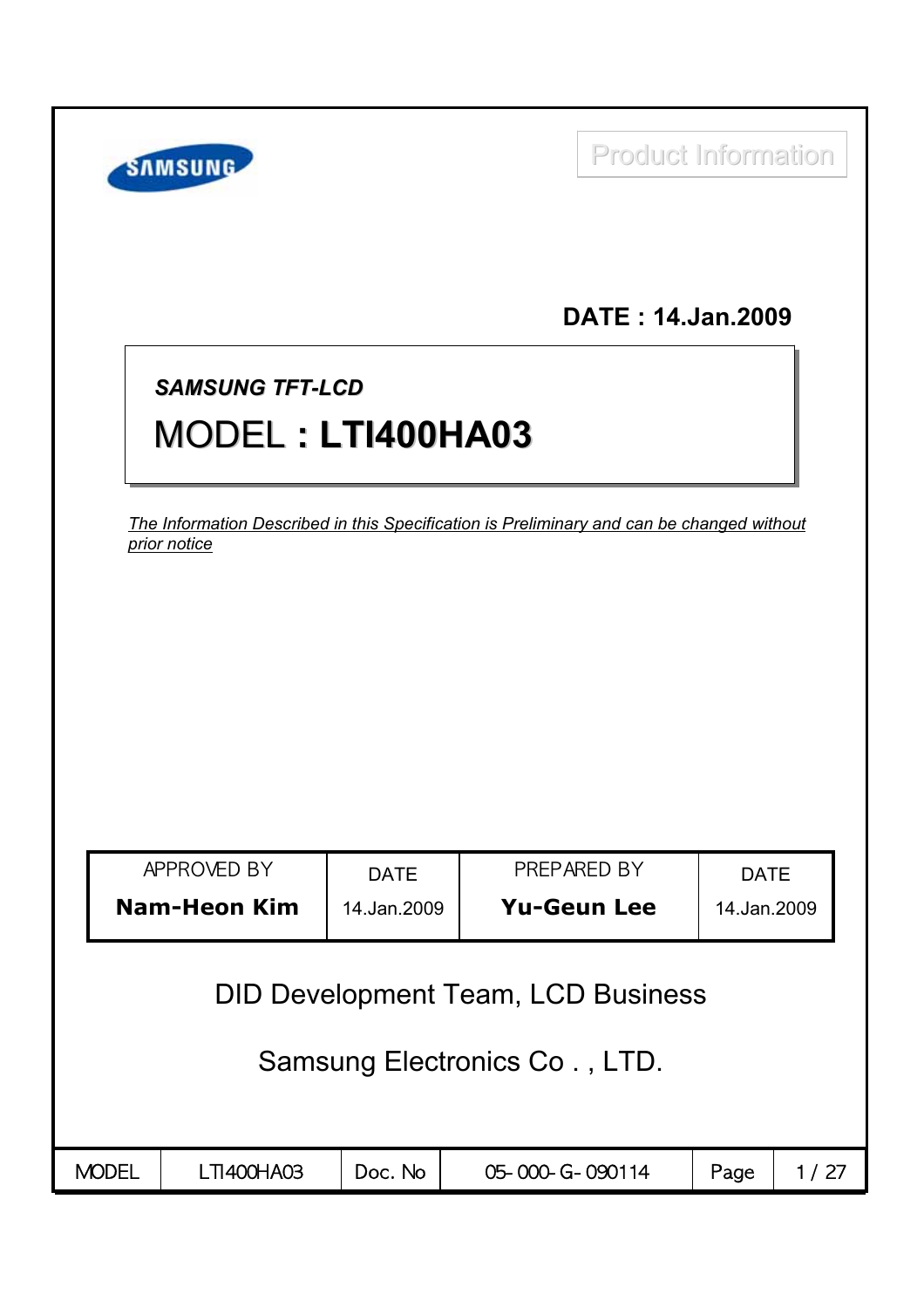## **Contents**

| 2. Application information for DID (Digital Information Display) ---------------------------------- (6)                                                                                             |         |                 |      |      |  |  |  |
|-----------------------------------------------------------------------------------------------------------------------------------------------------------------------------------------------------|---------|-----------------|------|------|--|--|--|
|                                                                                                                                                                                                     |         |                 |      |      |  |  |  |
| 4.1 TFT LCD Module<br>4.2 Back Light Unit<br>4.3 Inverter Input & Specification                                                                                                                     |         |                 |      |      |  |  |  |
| 5.1 Input Signal & Power<br>5.2 Inverter Input Pin Configuration<br>5.3 Inverter Input Power Sequence<br>5.4 LVDS Interface<br>5.5 Input Signals, Basic Display Colors and Gray Scale of Each Color |         |                 |      |      |  |  |  |
| 6.1 Timing Parameters (DE only mode)<br>6.2 Timing Diagrams of interface Signal (DE only mode)<br>6.3 Power ON/OFF Sequence                                                                         |         |                 |      |      |  |  |  |
|                                                                                                                                                                                                     |         |                 |      |      |  |  |  |
|                                                                                                                                                                                                     |         |                 |      |      |  |  |  |
|                                                                                                                                                                                                     |         |                 |      |      |  |  |  |
| 10.1 Handling<br>10.2 Storage<br>10.3 Operation<br>10.4 Operation Condition Guide<br>10.5 Others                                                                                                    |         |                 |      |      |  |  |  |
| <b>MODEL</b><br><b>LTI400HA03</b>                                                                                                                                                                   | Doc. No | 05-000-G-090114 | Page | 2/27 |  |  |  |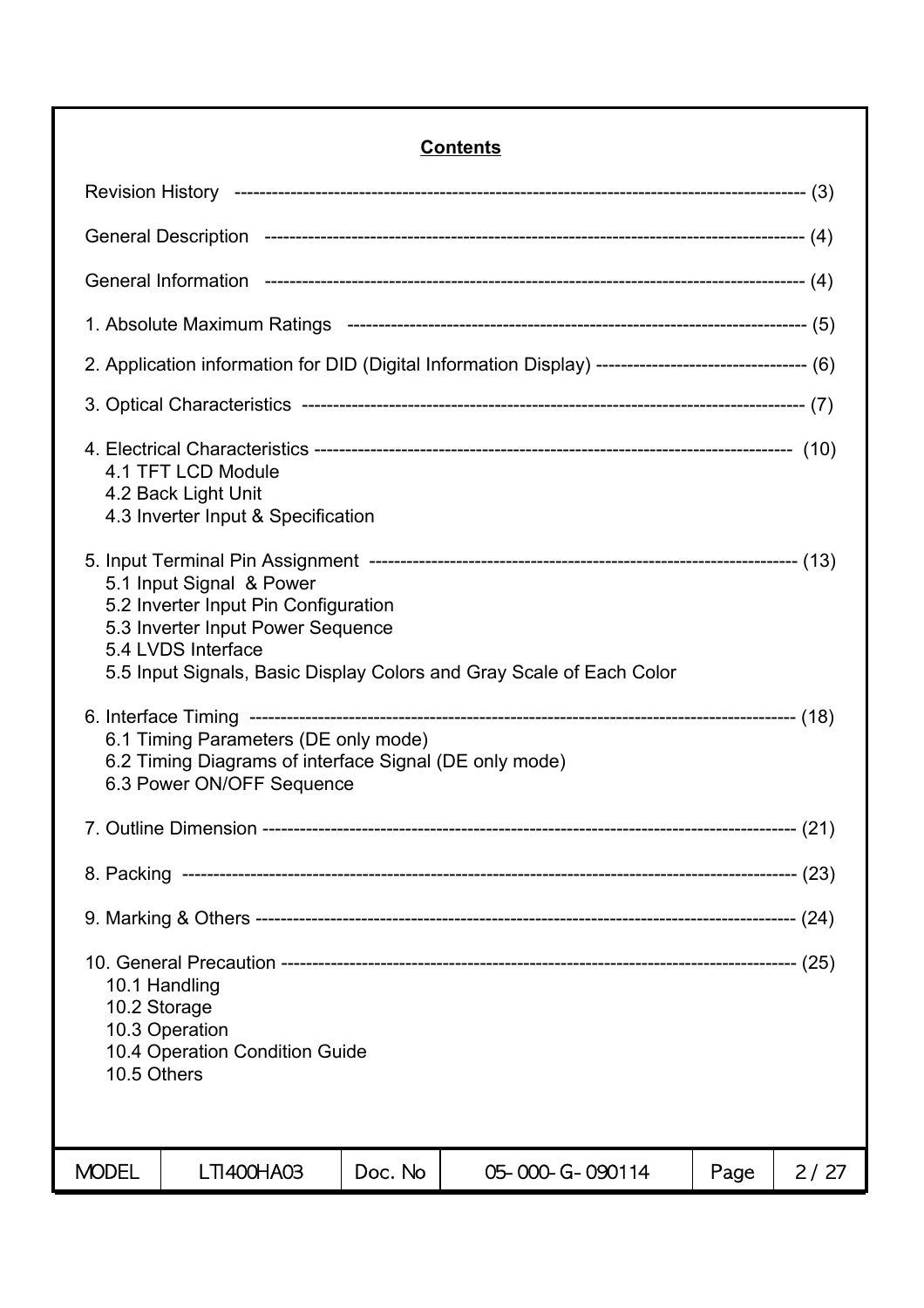# **\* Revision History**

| Date               | Rev.<br>No | Page       | Summary      |         |                 |      |        |
|--------------------|------------|------------|--------------|---------|-----------------|------|--------|
| Jan<br>14,<br>2009 | 000        | all        | First issued |         |                 |      |        |
|                    |            |            |              |         |                 |      |        |
|                    |            |            |              |         |                 |      |        |
|                    |            |            |              |         |                 |      |        |
|                    |            |            |              |         |                 |      |        |
|                    |            |            |              |         |                 |      |        |
|                    |            |            |              |         |                 |      |        |
|                    |            |            |              |         |                 |      |        |
|                    |            |            |              |         |                 |      |        |
|                    |            |            |              |         |                 |      |        |
|                    |            |            |              |         |                 |      |        |
|                    |            |            |              |         |                 |      |        |
|                    |            |            |              |         |                 |      |        |
|                    |            |            |              |         |                 |      |        |
|                    |            |            |              |         |                 |      |        |
|                    |            |            |              |         |                 |      |        |
|                    |            |            |              |         |                 |      |        |
| <b>MODEL</b>       |            | LTI400HA03 |              | Doc. No | 05-000-G-090114 | Page | $3/27$ |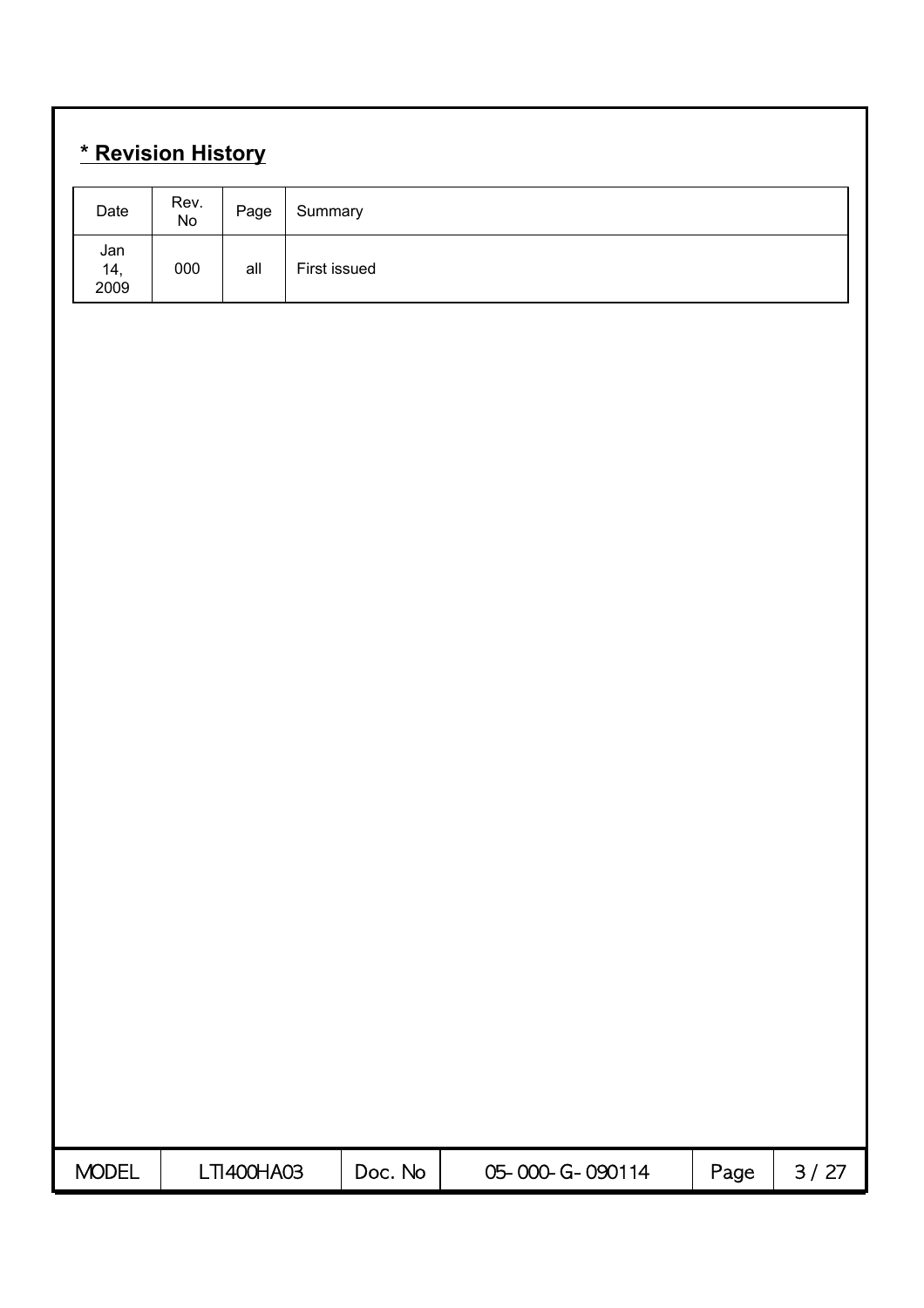## **General Description**

#### **Description**

LTI400HA03 is a color active matrix liquid crystal display (LCD) that uses amorphous silicon TFT(Thin Film Transistor) as switching components. This model is composed of a TFT LCD panel, a driver circuit and a back light unit. The resolution of a 40.0" is 1920 x 1080 and this model can display up to 16.7 million colors with wide viewing angle of 89° or higher in all directions. This panel is intended to support applications to provide a excellent performance for Flat Panel Display such as Home-alone Multimedia TFT-LCD TV, Display terminals for AV application products, and Digital Information Display (DID).

#### **Features**

- RoHS compliance (Pb-free)
- High contrast ratio, High aperture ratio
- SPVA(Super Patterned Vertical Align) mode
- Wide viewing angle ( $\pm$ 178°)
- High speed response
- Narrow bezel, Black top chassis
- **Landscape / Portrait type compatible**
- Wide UXGA (1920 x 1080 pixels) resolution (16:9)
- **Low power consumption**
- Direct Type 14 CCFTs(Cold Cathode Fluorescent Tube)
- DE(Data Enable) mode
- LVDS (Low Voltage Differential Signaling) interface (2pixel/clock)

## **General Information**

|              | <b>Items</b>               |                                | Specification                           | Unit   | <b>Note</b> |      |
|--------------|----------------------------|--------------------------------|-----------------------------------------|--------|-------------|------|
|              | <b>Module Size</b>         |                                | 911.7( $W_{TYP}$ ) x 524.2( $H_{TYP}$ ) | mm     | $\pm$ 1.0mm |      |
|              |                            |                                | 59.3( $D_{MAX}$ )                       |        |             |      |
|              | Weight                     |                                | 12,500(Max.)                            | g      |             |      |
|              | <b>Pixel Pitch</b>         | $0.46125(H) \times 0.46125(V)$ |                                         |        |             |      |
|              | <b>Active Display Area</b> | 885.6(H) x 498.15(V)           |                                         |        |             |      |
|              | <b>Surface Treatment</b>   | Haze 44%, Hard-coating (3H)    |                                         |        |             |      |
|              | <b>Display Colors</b>      |                                | 8 bit - 16.7M                           | colors |             |      |
|              | <b>Number of Pixels</b>    |                                | 1920 x 1080                             | pixel  |             |      |
|              | <b>Pixel Arrangement</b>   |                                | <b>RGB</b> vertical stripe              |        |             |      |
|              | Display Mode               |                                | <b>Normally Black</b>                   |        |             |      |
|              | Luminance of White         |                                | 700 (Typ.)                              |        |             |      |
|              |                            |                                |                                         |        |             |      |
| <b>MODEL</b> | LTI400HA03                 | Doc. No                        | 05-000-G-090114                         |        | Page        | 4/27 |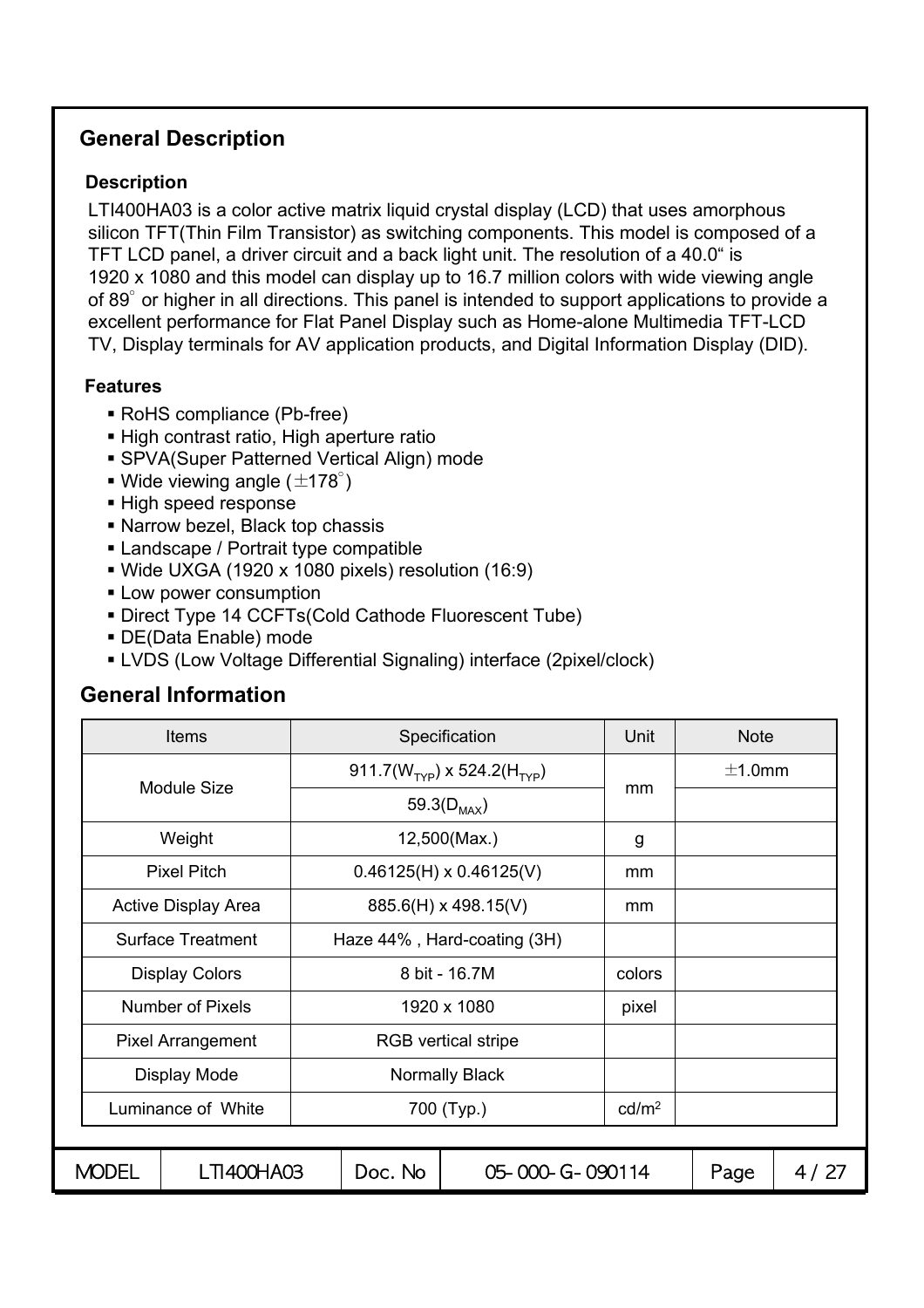## **1. Absolute Maximum Ratings**

If the condition exceeds maximum ratings, it can cause malfunction or unrecoverable damage to the device.

| Item                        |                            | Symbol                      | Min.  | Max. | Unit     | <b>Note</b> |
|-----------------------------|----------------------------|-----------------------------|-------|------|----------|-------------|
| <b>Power Supply Voltage</b> | $\mathsf{V}_{\mathsf{DD}}$ | GND-0.5                     | 13.2  | V    | (1)      |             |
| Storage temperature         |                            | $\mathsf{T}_{\textsf{STG}}$ | $-20$ | 60   | ຽ        | (2)         |
| Glass surface               | Center                     | I CENTER                    | 0     | 50   | Ĉ        |             |
| temperature<br>(Operation)  | T. Uniformity              | $\triangle$ T               |       | 10   | $\infty$ | (2),(5)     |
| Shock (non - operating)     |                            | $S_{\sf nop}$               |       | 50   | G        | (3)         |
| Vibration (non - operating) |                            | $V_{\mathsf{nop}}$          |       | 1.5  | G        | (4)         |

#### Note (1) Ta=  $25 \pm 2$  °C

(2) Temperature and relative humidity range are shown in the figure below.

- a. 90 % RH Max. (Ta  $\leq$  39 °C)
- b. Relative Humidity is 90% or less. (Ta  $>$  39 °C)
- c. No condensation
- (3) 11ms, sine wave, one time for  $\pm X$ ,  $\pm Y$ ,  $\pm Z$  axis

(4) 10-300 Hz, Sweep rate 10min, 30min for X,Y,Z axis

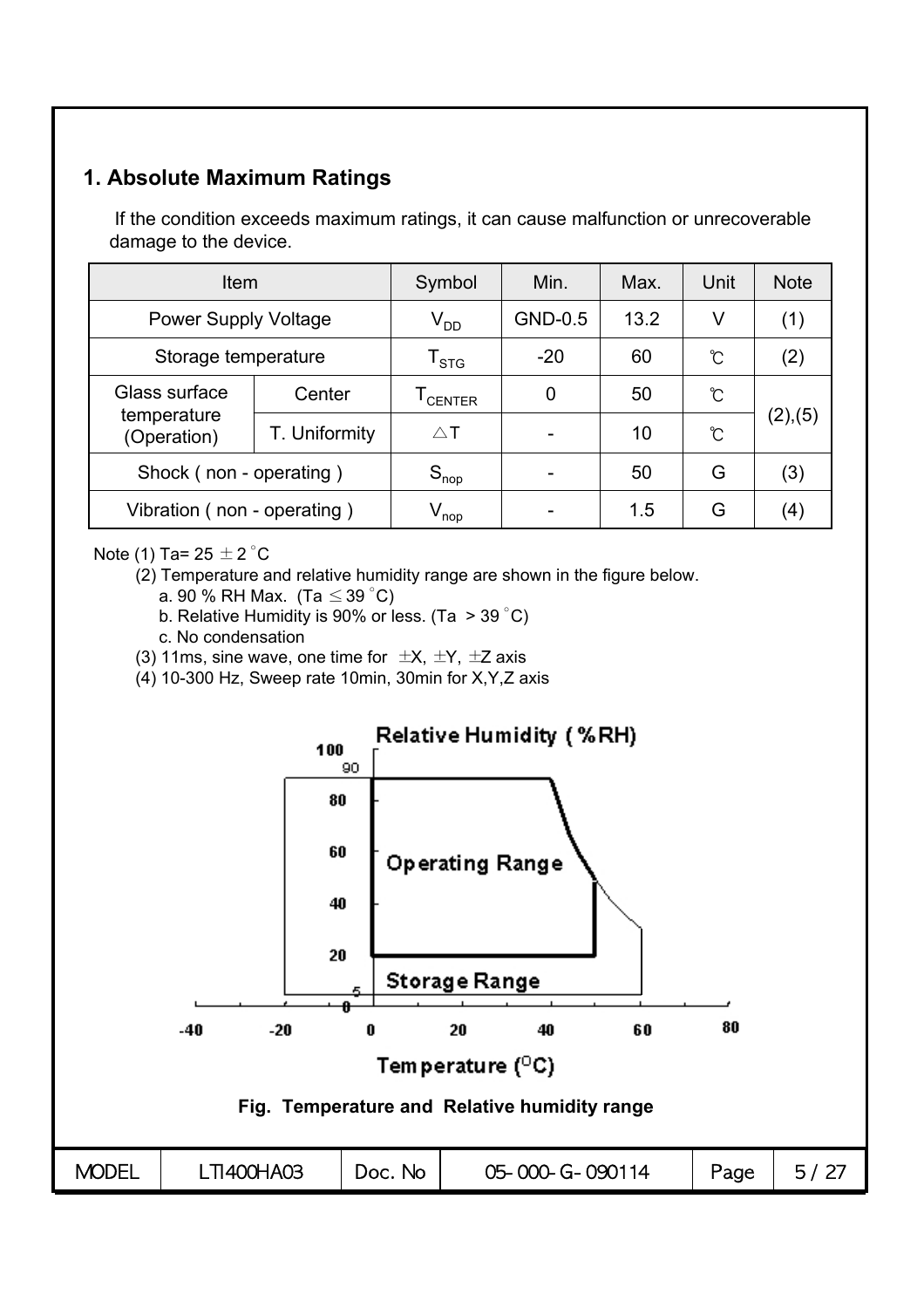



 $\triangle T$  should be less than *10 °C* ( $\triangle T = |T_{\text{CENTER}} - T_{\text{CORNER}}|$ )

 $T_{\text{CHTFR}}$ : Temperature of the center of the glass surface (Test point 5)  $T_{\text{CORNER}}$ : Temperature of each edge of the glass surface (Test point 1~4)

## **2. Application information for DID (Digital Information Display)**

A long-term display like DID application may cause uneven display including image retention. To optimize module's lifetime and function, several operating usages are required.

1. Normal operating condition

- Temperature: 20  $\pm$  15℃
- Humidity: 65  $\pm$  20 %
- Display pattern: moving picture or regular switchover display

Note) Long-term static information image may cause uneven display.

- 2. Operating usages under abnormal operating condition. Note (1)
- a. Ambient condition
- Well-ventilated place is recommended to set up DID system.
- b. Power off and screen saver
- Periodical power-off or screen saver is needed after long-term static display. Note (2)
- 3. Operating usages to protect uneven display due to long-term static information display
	- a. Suitable operating time for P-DID : under 20 hours a day.
	- b. Periodical display contents change from static image to moving picture.
	- Liquid crystal refresh time is required.
	- c. Periodical background color and character (image) color change
	- Use different colors for background and character (image), respectively.
	- Change colors periodically.
- d. Avoid combination of background and character with large different luminance.

Note (1) Abnormal condition means every operating condition except normal operating condition. Note (2) Moving picture or black pattern is strongly recommended for screen saver.

4. Lifetime in this spec is guaranteed only when DID is used under right operating usages.

| <b>MODEL</b> | .TI400HA03 | No.<br>Doc. | 05-000-G-090114 | Page | 6. |
|--------------|------------|-------------|-----------------|------|----|
|--------------|------------|-------------|-----------------|------|----|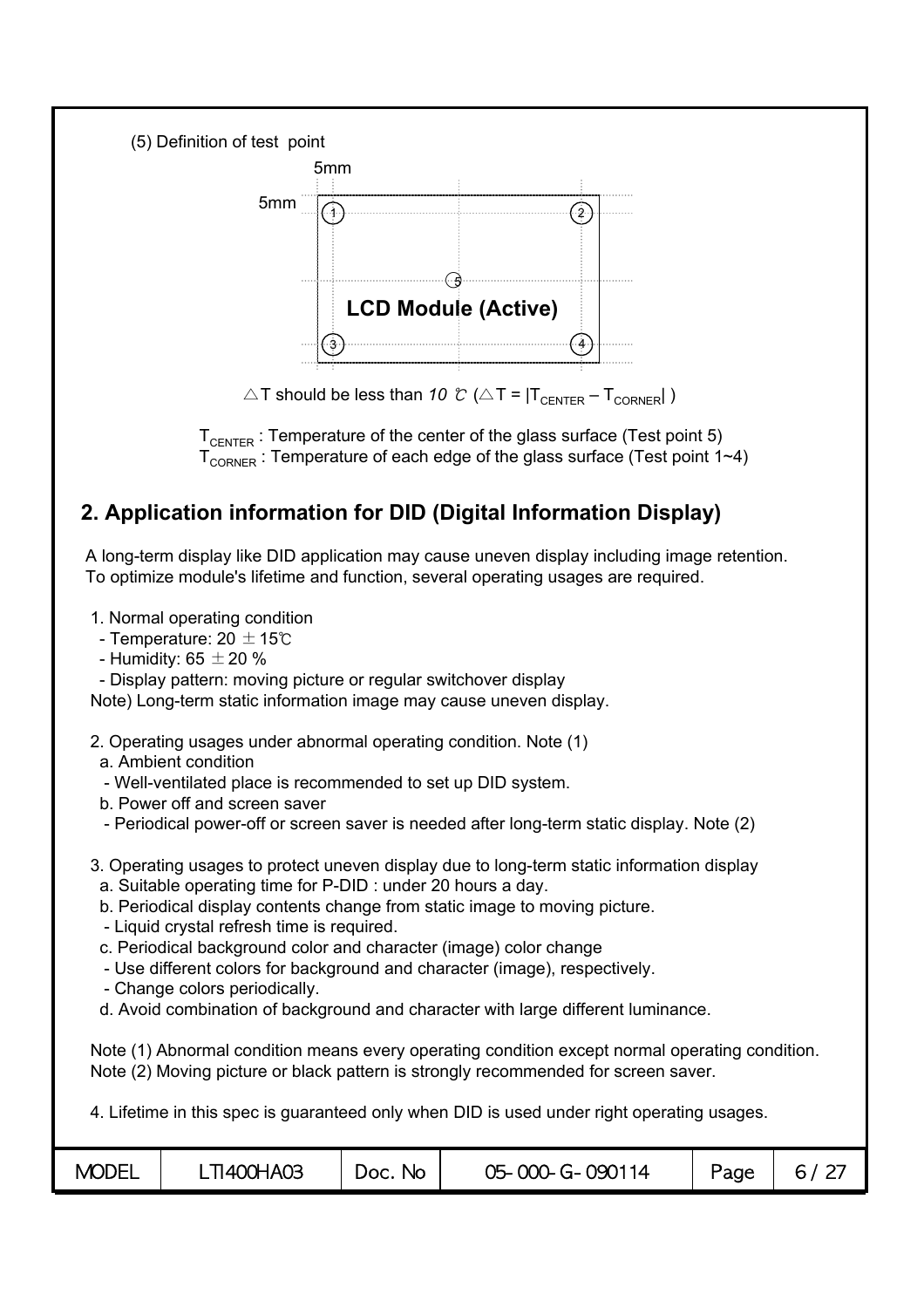## **3. Optical Characteristics**

The optical characteristics should be measured in a dark room or equivalent. Measuring equipment : TOPCON BM-7,SPECTRORADIOMETER SR-3

| Item                                        |             | Symbol                             | Condition                 | Min.                     | Typ.           | Max.                         | Unit              | <b>Note</b>        |
|---------------------------------------------|-------------|------------------------------------|---------------------------|--------------------------|----------------|------------------------------|-------------------|--------------------|
| <b>Contrast Ratio</b><br>(Center of screen) |             | C/R                                |                           | 2000                     | 3000           |                              |                   | (3)<br>SR-3        |
|                                             | Rising      | <b>Tr</b>                          |                           | $\overline{a}$           | 15             | 20                           |                   |                    |
| Response<br>Time                            | Falling     | <b>Tf</b>                          |                           | L,                       | $6\phantom{1}$ | 9                            | msec              | (5)<br><b>BM-7</b> |
|                                             | G-to-G      | Tg                                 |                           | $\blacksquare$           | 8              | $\blacksquare$               |                   |                    |
| Luminance of White<br>(Center of screen)    |             | $Y_L$                              | Normal<br>$\theta L, R=0$ | 600                      | 700            | $\overline{\phantom{0}}$     | cd/m <sup>2</sup> | (6)<br>SR-3        |
|                                             |             | <b>Rx</b>                          | $\theta$ U,D=0            |                          | 0.641          |                              |                   |                    |
|                                             | Red         | <b>Ry</b>                          | Viewing                   |                          | 0.333          |                              |                   | (7), (8)<br>SR-3   |
| Color                                       |             | Gx                                 | Angle                     |                          | 0.287          |                              |                   |                    |
|                                             | Green       | Gy                                 |                           | TYP.                     | 0.607          | TYP.                         |                   |                    |
| Chromaticity<br>(CIE 1931)                  |             | <b>Bx</b>                          |                           | $-0.03$                  | 0.146          | $+0.03$                      |                   |                    |
|                                             | <b>Blue</b> | By                                 |                           |                          | 0.061          |                              |                   |                    |
|                                             |             | Wx                                 |                           |                          | 0.280          |                              |                   |                    |
|                                             | White       | Wy                                 |                           |                          | 0.290          |                              |                   |                    |
| <b>Color Gamut</b>                          |             | $\blacksquare$                     |                           | $\overline{\phantom{0}}$ | 72             |                              | $\%$              | (7)<br>SR-3        |
| Color Temperature                           |             |                                    |                           | $\overline{\phantom{0}}$ | 10,000         |                              | K                 | (7)<br>SR-3        |
|                                             |             | $\boldsymbol{\theta}_{\mathsf{L}}$ |                           | 75                       | 89             | $\blacksquare$               |                   |                    |
| Viewing                                     | Hor.        | $\boldsymbol{\theta}_\mathsf{R}$   |                           | 75                       | 89             |                              |                   | (8)                |
| Angle                                       |             | $\boldsymbol{\theta}_\mathsf{U}$   | $C/R \ge 10$              | 75                       | 89             | $\qquad \qquad \blacksquare$ | Degree            | SR-3               |
|                                             | Ver.        | $\boldsymbol{\theta}_\mathsf{D}$   |                           | 75                       | 89             | $\blacksquare$               |                   |                    |
| <b>Brightness Uniformity</b><br>(9 Points)  |             | $\mathsf{B}_{\mathsf{uni}}$        |                           | $\overline{\phantom{0}}$ |                | 25                           | $\%$              | (4)<br>SR-3        |

 $(Ta = 25 \pm 2^{\circ}$ C, VDD = 12V, fv = 60Hz, f<sub>DCLK</sub> = 148.5MHz, l<sub>1</sub> = 11mArms)

Note (1) Test Equipment Setup

The measurement should be executed in a stable, windless and dark room between 40min and 60min after lighting the backlight at the given temperature for stabilization of the backlight. This should be measured in the center of screen.

Single lamp current : 11mA Environment condition : Ta =  $25 \pm 2^{\circ}$ C

| <b>MODEL</b> | <b>TI400HA03</b> | Doc. No | 05-000-G-090114 | Page |  |
|--------------|------------------|---------|-----------------|------|--|
|              |                  |         |                 |      |  |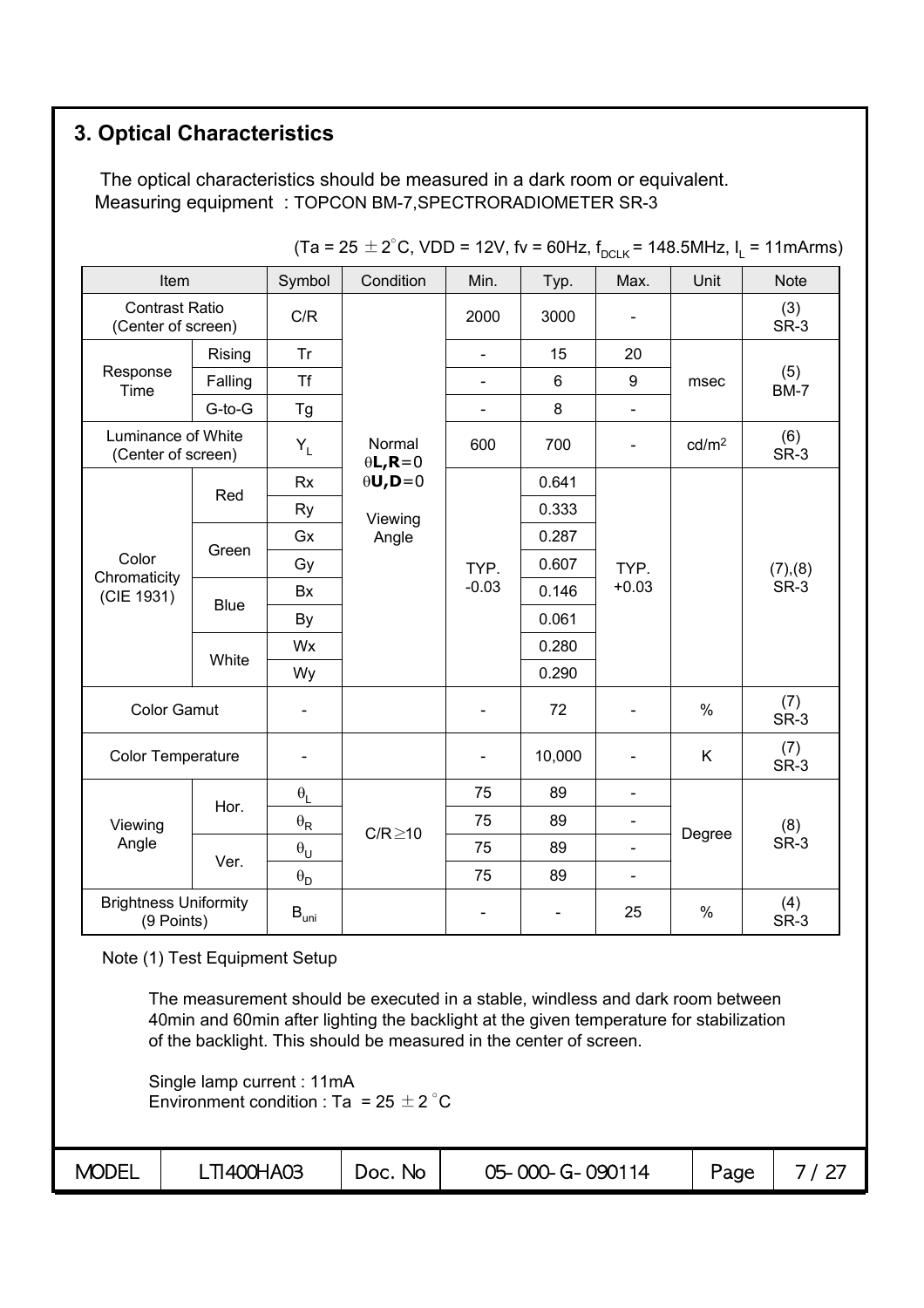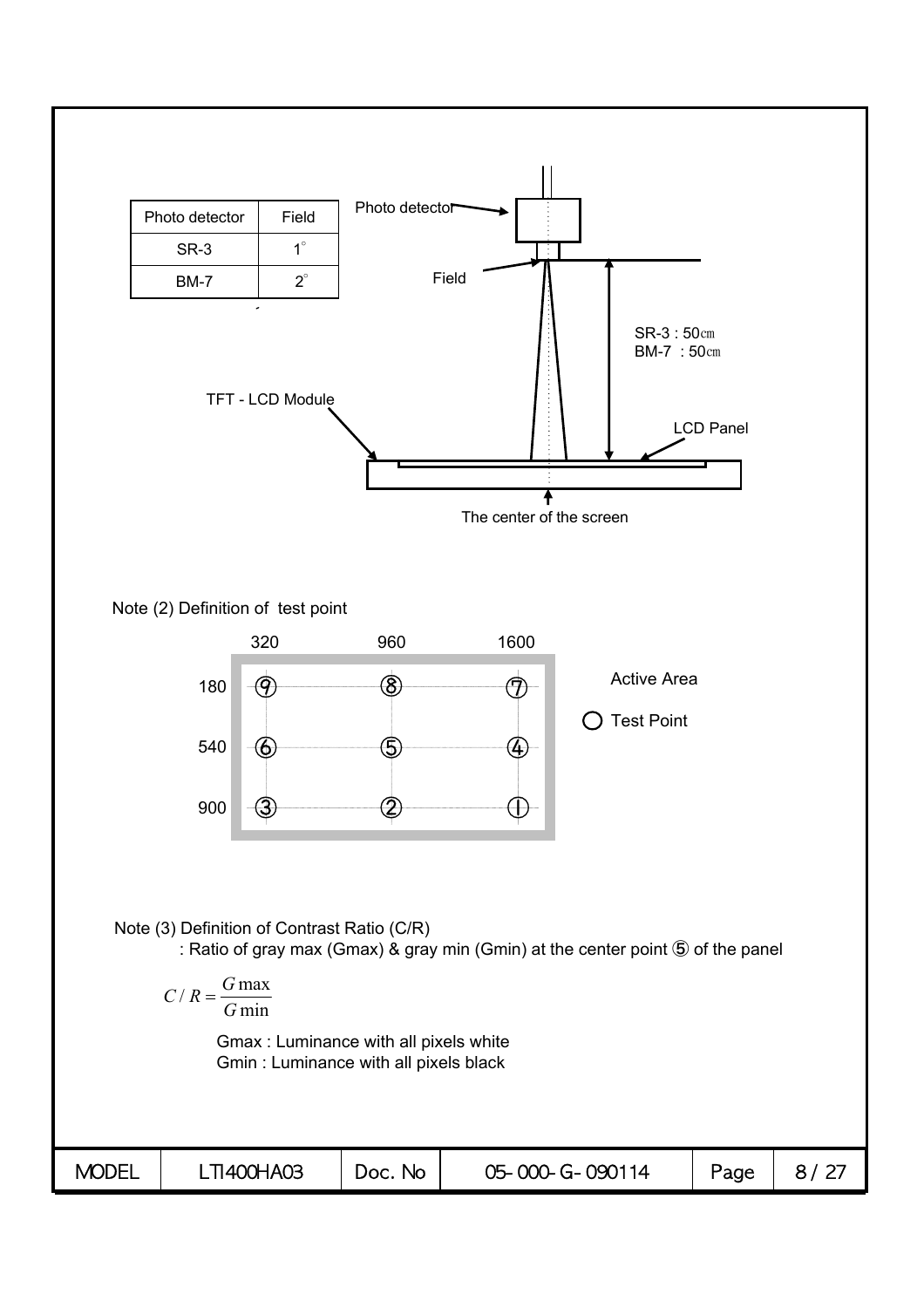Note (4) Definition of 9 points brightness uniformity

 $Buni = 100 * \frac{(B \max - B \min)}{B}$ *B* max

> Bmax : Maximum brightness Bmin : Minimum brightness

Note (5) Definition of Response time : Sum of Tr, Tf

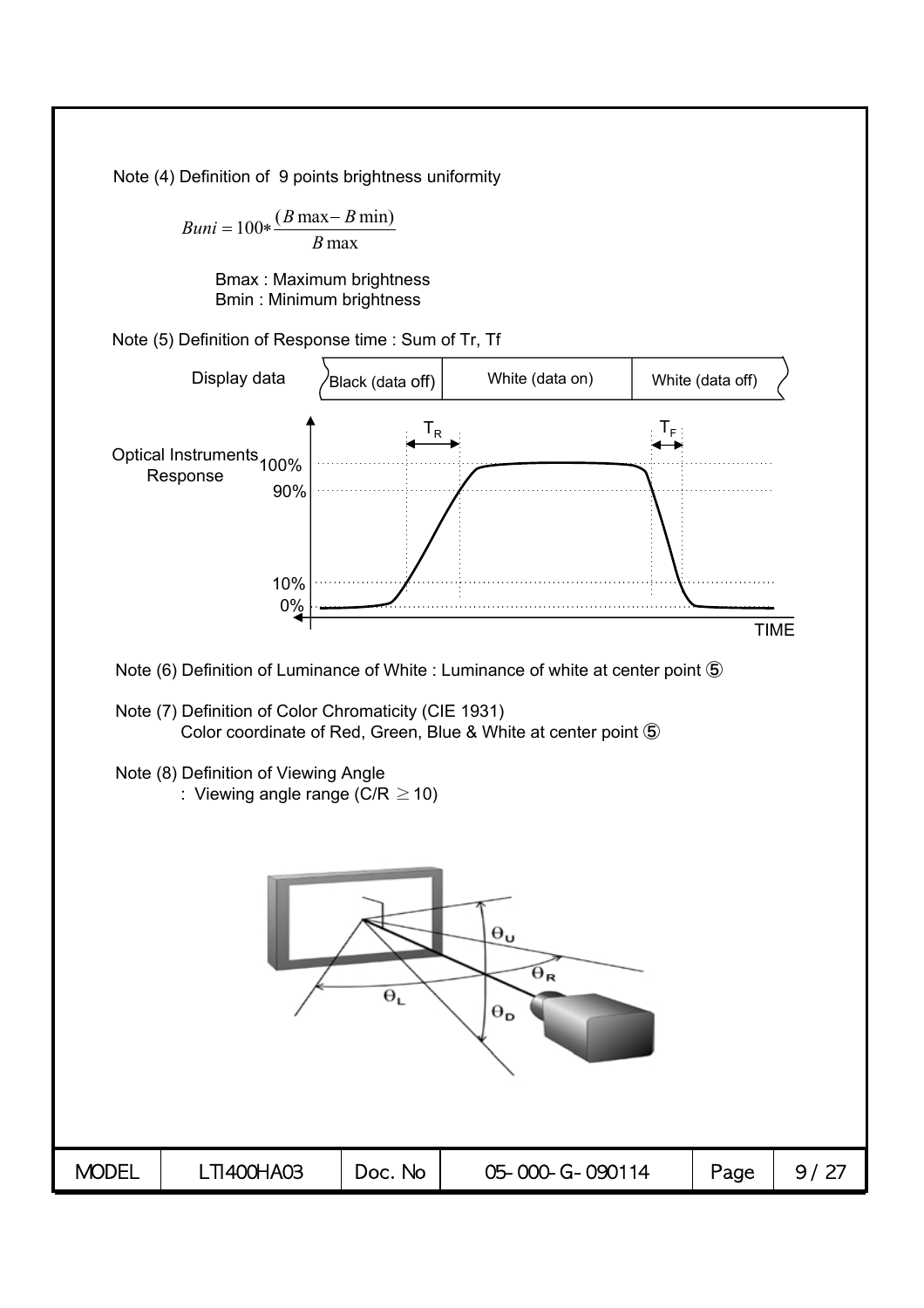## **4. Electrical Characteristics**

#### 4.1 TFT LCD Module

The connector for display data & timing signal should be connected.

Ta =  $25^{\circ}$ C  $\pm$  2  $^{\circ}$ C

|                                | <b>Item</b>   | Symbol            | Min.  | Typ.  | Max.  | Unit       | <b>Note</b> |
|--------------------------------|---------------|-------------------|-------|-------|-------|------------|-------------|
| <b>Voltage of Power Supply</b> |               | $V_{DD}$          | 10.8  | 12.0  | 13.2  | V          | (1)         |
| Current<br>of Power<br>Supply  | (a) Black     |                   |       | 600   |       | mA         | (2),(3)     |
|                                | (b) White     | ים <sup>ו</sup>   |       | 1000  |       | mA         |             |
|                                | (c) N-Pattern |                   |       | 1100  | 1200  | mA         |             |
| <b>Vsync Frequency</b>         |               | $f_{\mathcal{N}}$ | 45    | 60    | 65    | Hz         |             |
| <b>Hsync Frequency</b>         |               | $f_H$             | 48.0  | 67.5  | 75.0  | kHz        |             |
| Main Frequency                 |               | $f_{DCLK}$        | 130.0 | 148.5 | 160.0 | <b>MHz</b> |             |
| <b>Rush Current</b>            |               | <b>RUSH</b>       |       |       | 4     | A          | (4)         |

Note (1) The ripple voltage should be controlled under 10% of  $V_{DD}$ .

- (2)  $fv = 60Hz$ , focus = 148.5MHz,  $V_{DD} = 12.0V$ , DC Current.
- (3) Power dissipation check pattern (LCD Module only)
- a) Black Pattern b) White Pattern c) N-Pattern
- 



(4) Measurement Conditions

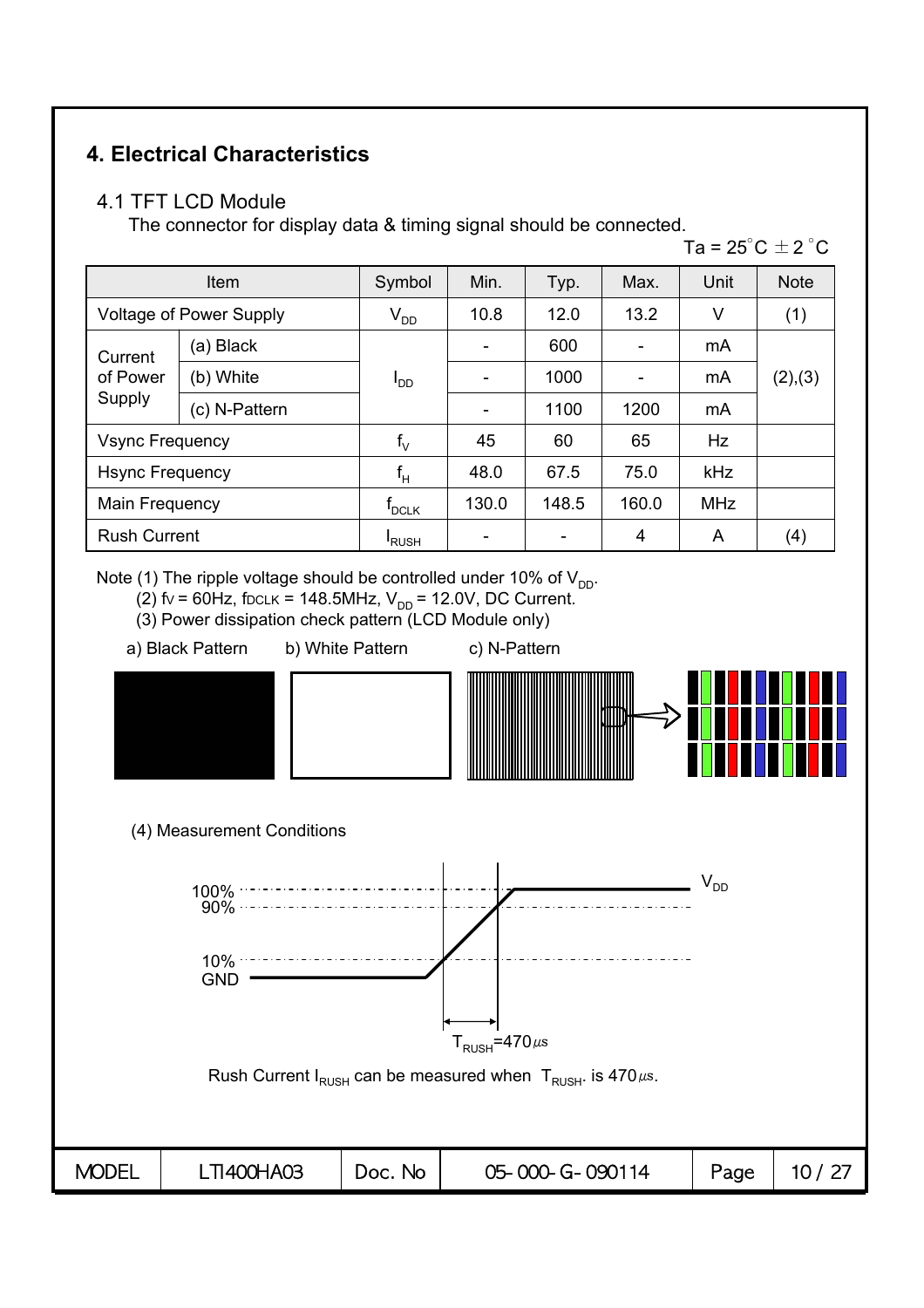## 4.2 Back Light Unit

The back light unit contains 14 direct-lighting type CCFTs (Cold Cathode Fluorescent Tube). The characteristics of lamps are shown in the following tables.

Ta=25  $\pm$  2 $^{\circ}$ C

| Item                       | Symbol | Min.   | Typ. | Max.                     | Unit        | <b>Note</b> |
|----------------------------|--------|--------|------|--------------------------|-------------|-------------|
| Lamp Current               |        | 5.0    | 10.0 | 12.5                     | mArms       |             |
| Lamp Voltage               |        | 940    | 990  | 1110                     | <b>Vrms</b> |             |
| <b>Operating Life Time</b> | Hr     | 50,000 | -    | $\overline{\phantom{0}}$ | Hour        |             |

Note (1) It is defined as the time to take until the brightness reduces to 50% of its original value. [Operating condition : Ta =  $25 \pm 2^{\circ}$  , IL = 10.0mArms, For single lamp only]

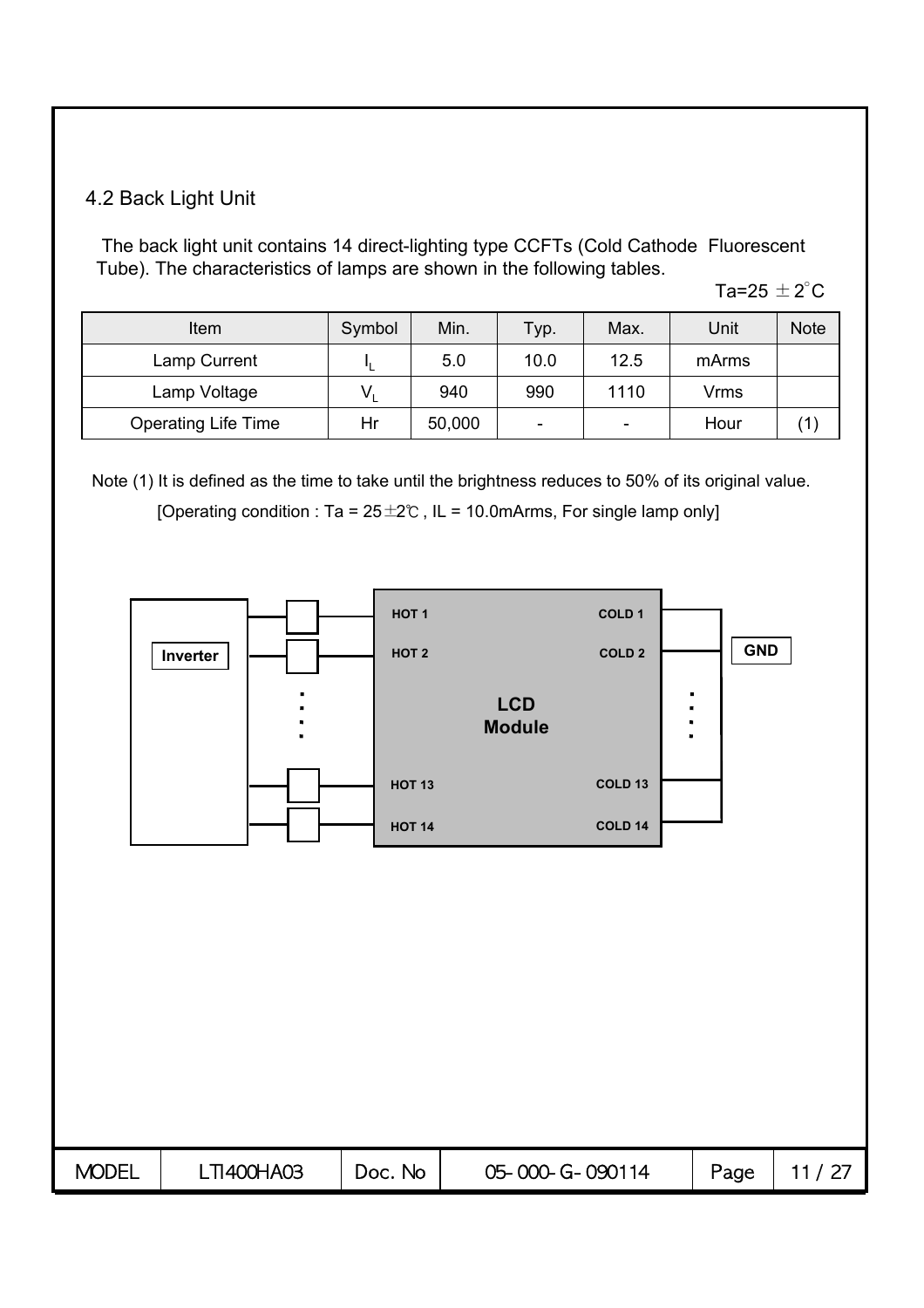|                  |                              | Conditions                   |             | Specifications           |      |            | <b>Note</b>               |  |
|------------------|------------------------------|------------------------------|-------------|--------------------------|------|------------|---------------------------|--|
| <b>Items</b>     | Symbol                       |                              | Min.        | Typ.                     | Max. | Unit       |                           |  |
| Input<br>Voltage | Vin                          |                              | 22          | 24                       | 26   | $\vee$     | Ta=25 $\pm$ 2 $\degree$ C |  |
| Input<br>Current | lin                          | $V$ in=24.0V<br>$Vdim=3.3V$  | -           | ۰                        | 6.6  | A          |                           |  |
| Lamp<br>Current  | $I_{\text{O,MAX}}$           | $Vdim=3.3V$                  | 10.5        | 11.0                     | 11.5 | mArms      | After 1 hour<br>Warm-up   |  |
| Frequency        | $\mathsf{F}_{\textsf{LAMP}}$ | $V$ in=24.0V<br>Vdim=3.3V    | 41          | 43                       | 45   | <b>kHz</b> |                           |  |
| <b>Backlight</b> | ON                           | $V$ in=24.0V                 | 2.4         | $\overline{\phantom{a}}$ | 5.0  | V          |                           |  |
| On/Off           | <b>OFF</b>                   |                              | $\mathbf 0$ | $\overline{\phantom{a}}$ | 0.8  |            |                           |  |
| Dimming          |                              | Max Lum                      | 3.3         | $\overline{\phantom{a}}$ | -    | $\vee$     |                           |  |
| Control          |                              | V <sub>DIM</sub><br>Min. Lum |             |                          | 0    |            |                           |  |

## 4.3 Inverter Input Condition & Specification

Note (1) Power Consumption is measured at 700[cd/m2] of luminance condition which is the typical luminance value. Lamp Current is measured at the point before Lamp.

| <b>MODEL</b> | <b>TI400HA03</b> | No.<br>Doc. | 05-000-G-090114 | Page |  |
|--------------|------------------|-------------|-----------------|------|--|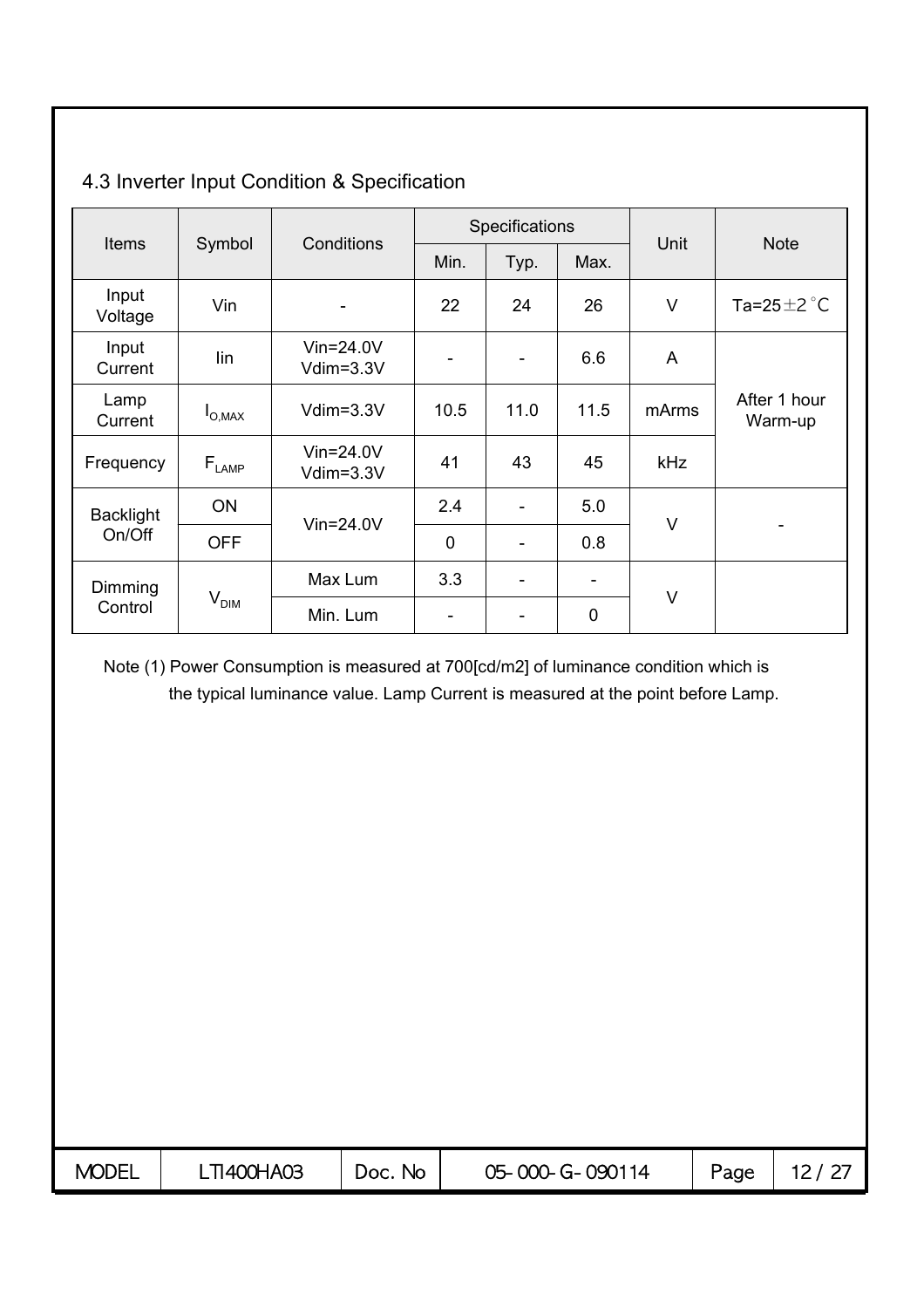# **5. Input Terminal Pin Assignment**

5.1 Input Signal & Power Connector : FI-RE51S-HF (JAE)

| PIN No.                 |                    | Description   | PIN No. |             | Description        |
|-------------------------|--------------------|---------------|---------|-------------|--------------------|
| $\mathbf{1}$            | Vdd (12V)          |               | 26      |             | RE[0]P             |
| $\overline{2}$          |                    | Vdd (12V)     | 27      |             | RE[1]N             |
| $\mathbf{3}$            |                    | Vdd (12V)     | 28      |             | RE[1]P             |
| $\overline{\mathbf{4}}$ | Vdd (12V)          |               | 29      |             | RE[2]N             |
| $\overline{5}$          |                    | Vdd (12V)     | 30      | Even        | RE[2]P             |
| $\,6\,$                 |                    | No Connection | 31      | <b>LVDS</b> | GND                |
| $\overline{7}$          |                    | <b>GND</b>    | 32      | Signal      | RECLK-             |
| 8                       |                    | <b>GND</b>    | 33      |             | RECLK+             |
| 9                       | <b>GND</b>         |               | 34      |             | <b>GND</b>         |
| 10                      |                    | RO[0]N        | 35      |             | RE[3]N             |
| 11                      |                    | RO[0]P        | 36      |             | RE[3]P             |
| 12                      |                    | RO[1]N        | 37      |             | No Connection      |
| 13                      |                    | RO[1]P        | 38      |             | No Connection      |
| 14                      |                    | RO[2]N        | 39      |             | <b>GND</b>         |
| 15                      | Odd<br><b>LVDS</b> | RO[2]P        | 40      |             | No Connection      |
| 16                      | Signal             | <b>GND</b>    | 41      |             | No Connection      |
| 17                      |                    | ROCLK-        | 42      |             | No Connection      |
| 18                      |                    | ROCLK+        | 43      |             | No Connection      |
| 19                      |                    | <b>GND</b>    | 44      |             | No Connection      |
| 20                      |                    | RO[3]N        | 45      |             | <b>LVDS Option</b> |
| 21                      |                    | RO[3]P        | 46      |             | No Connection      |
| 22                      | No Connection      |               | 47      |             | No Connection      |
| 23                      |                    | No Connection | 48      |             | No Connection      |
| 24                      |                    | <b>GND</b>    | 49      |             | No Connection      |
| 25                      | Even LVDS          | RE[0]N        | 50      |             | No Connection      |
|                         |                    |               | 51      |             | No Connection      |

Note(1) No Connection :These pins are only used for SAMSUNG internal purpose.

 $(2)$  LVDS Option : High  $(3.3 \text{ V}) \rightarrow$  Normal LVDS format

: Low (GND) or Open (N.C)  $\rightarrow$  JEIDA LVDS format

Sequence :On =  $VDD(T1) \geq LVDS$  Option  $\geq$  Interface Signal(T2)

Off = Interface Signal(T3)  $\geq$  LVDS Option  $\geq$  VDD

| <b>MODEL</b> | <b>TI400HA03</b> | Doc. No | 05-000-G-090114 | Page |  |
|--------------|------------------|---------|-----------------|------|--|
|--------------|------------------|---------|-----------------|------|--|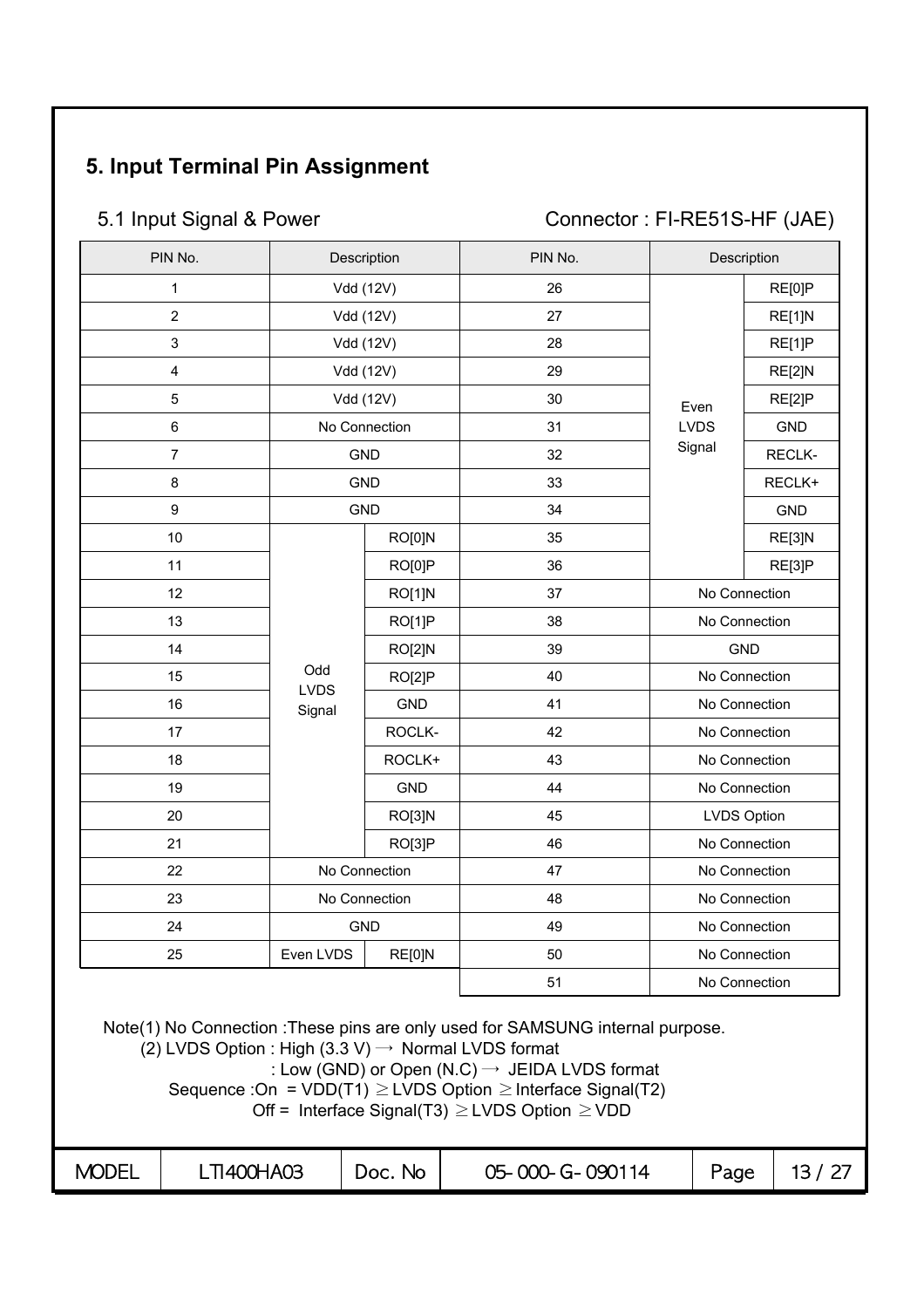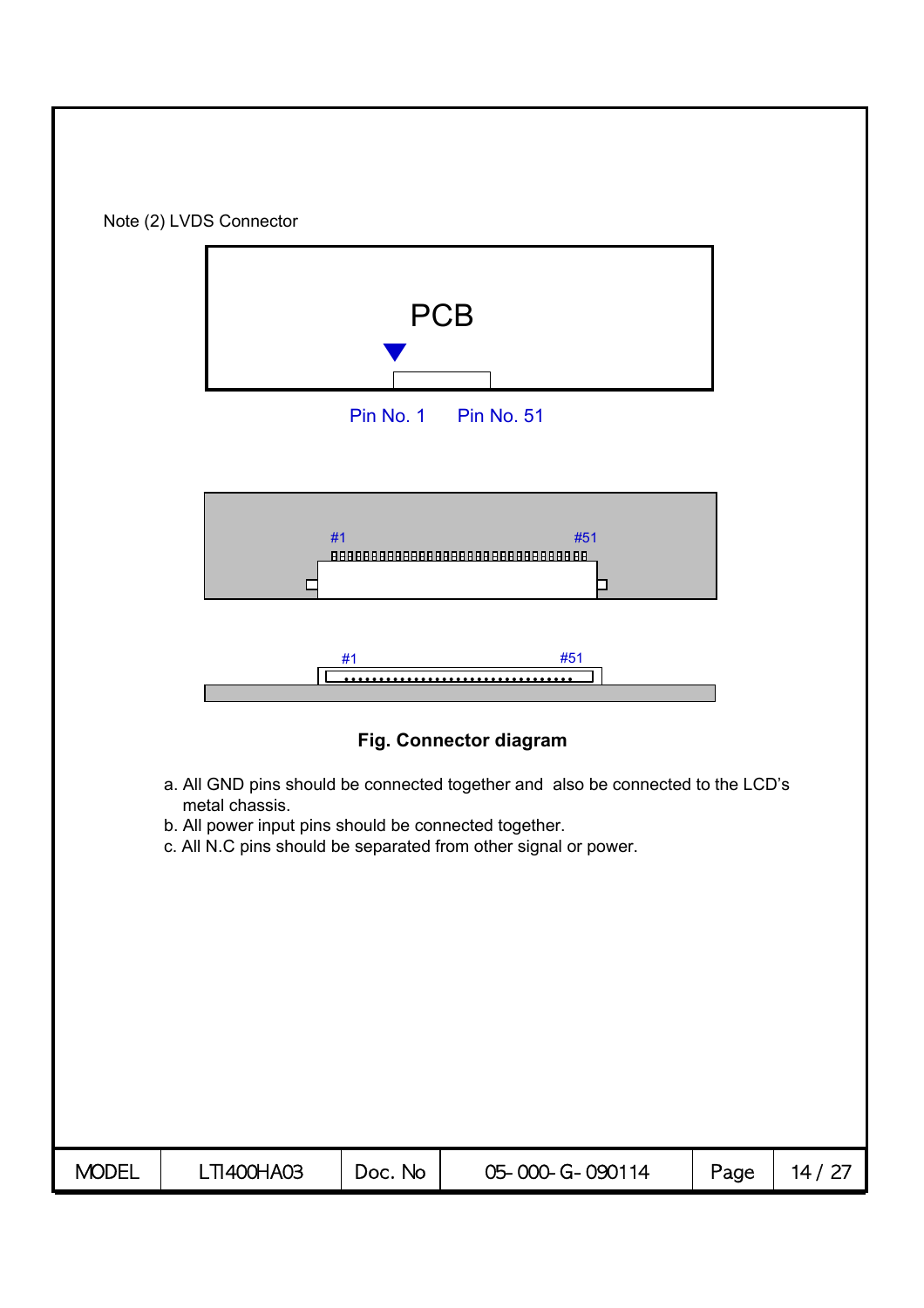## 5.2 Inverter Input Pin Configuration

Connector : YEON HO, 20022WR-14B1

| Pin No.        | Pin Configuration(FUNCTION)                                  |
|----------------|--------------------------------------------------------------|
| 1              | Vin (24V)                                                    |
| 2              | Vin (24V)                                                    |
| 3              | Vin (24V)                                                    |
| $\overline{4}$ | Vin (24V)                                                    |
| 5              | Vin (24V)                                                    |
| 6              | <b>GND</b>                                                   |
| $\overline{7}$ | <b>GND</b>                                                   |
| 8              | <b>GND</b>                                                   |
| 9              | <b>GND</b>                                                   |
| 10             | <b>GND</b>                                                   |
| 11             | No Connection                                                |
| 12             | Backlight On / Off [On: 2.4 $\sim$ 5.0V, Off: 0 $\sim$ 0.8V] |
| 13             | Dimming Control [0V: Min, 3.3V: Max]                         |
| 14             | No Connection                                                |

## 5.3 Inverter Input Power Sequence

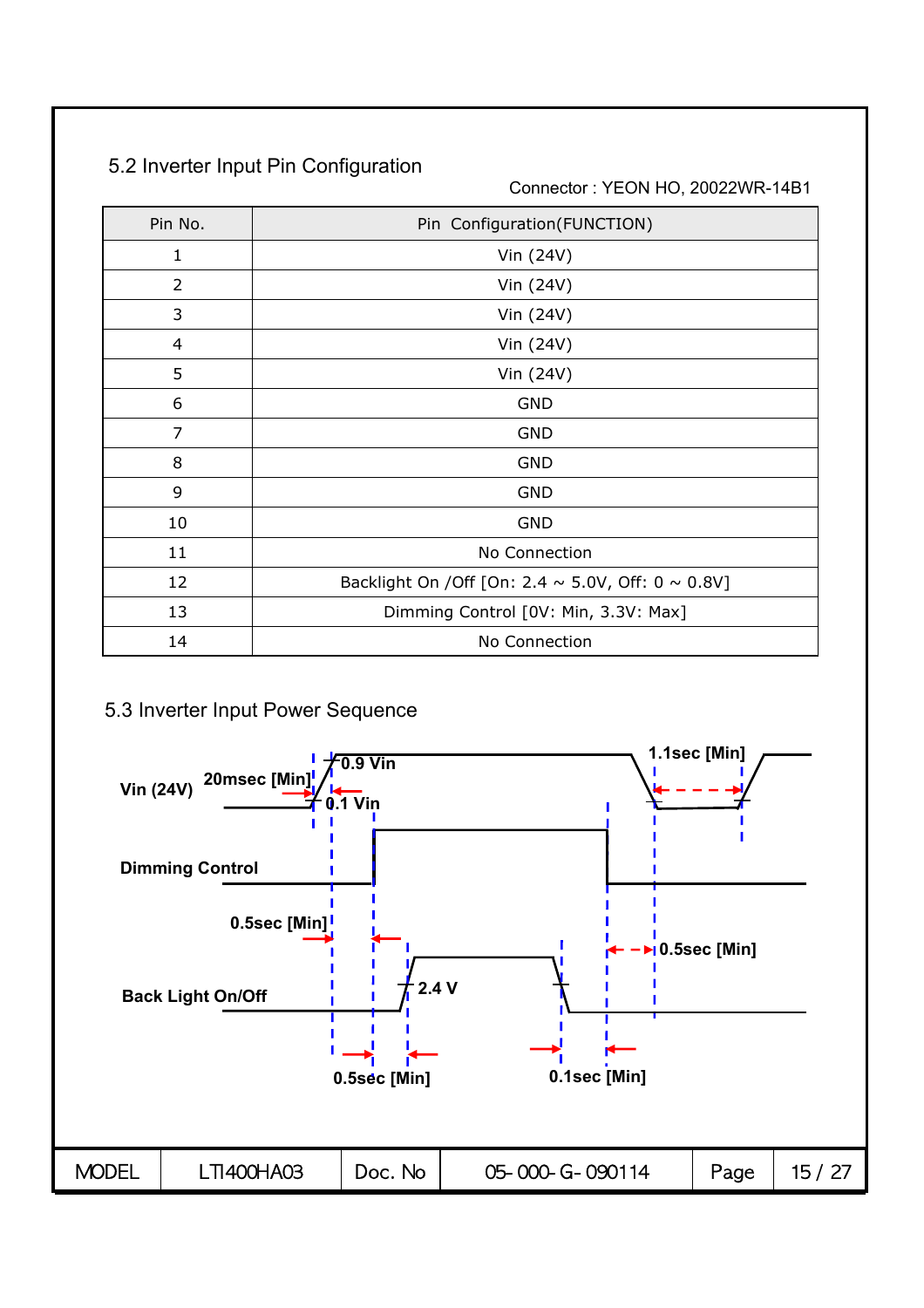#### 5.4 LVDS Interface

- LVDS Receiver : Tcon (merged)<br>- Data Format (JEIDA & Normal)

|              | - Data Format (JEIDA & Normal) |              | Default LVDS Option : JEIDA |                  |       |  |
|--------------|--------------------------------|--------------|-----------------------------|------------------|-------|--|
|              |                                | LVDS pin     | <b>JEIDA - DATA</b>         | <b>VESA-DATA</b> |       |  |
|              |                                | TxIN/RxOUT0  | R <sub>2</sub>              | R <sub>0</sub>   |       |  |
|              |                                | TxIN/RxOUT1  | R <sub>3</sub>              | R <sub>1</sub>   |       |  |
|              |                                | TxIN/RxOUT2  | R <sub>4</sub>              | R <sub>2</sub>   |       |  |
|              | TxOUT/RxIN0                    | TxIN/RxOUT3  | R <sub>5</sub>              | R <sub>3</sub>   |       |  |
|              |                                | TxIN/RxOUT4  | R <sub>6</sub>              | R <sub>4</sub>   |       |  |
|              |                                | TxIN/RxOUT6  | R <sub>7</sub>              | R <sub>5</sub>   |       |  |
|              |                                | TxIN/RxOUT7  | G <sub>2</sub>              | G <sub>0</sub>   |       |  |
|              |                                | TxIN/RxOUT8  | G <sub>3</sub>              | G <sub>1</sub>   |       |  |
|              |                                | TxIN/RxOUT9  | G4                          | G <sub>2</sub>   |       |  |
|              |                                | TxIN/RxOUT12 | G <sub>5</sub>              | G <sub>3</sub>   |       |  |
|              | TxOUT/RxIN1                    | TxIN/RxOUT13 | G <sub>6</sub>              | G <sub>4</sub>   |       |  |
|              |                                | TxIN/RxOUT14 | G7                          | G <sub>5</sub>   |       |  |
|              |                                | TxIN/RxOUT15 | <b>B2</b>                   | B <sub>0</sub>   |       |  |
|              |                                | TxIN/RxOUT18 | B <sub>3</sub>              | <b>B1</b>        |       |  |
|              |                                | TxIN/RxOUT19 | <b>B4</b>                   | <b>B2</b>        |       |  |
|              |                                | TxIN/RxOUT20 | <b>B5</b>                   | B <sub>3</sub>   |       |  |
|              |                                | TxIN/RxOUT21 | <b>B6</b>                   | <b>B4</b>        |       |  |
|              | TxOUT/RxIN2                    | TxIN/RxOUT22 | <b>B7</b>                   | B <sub>5</sub>   |       |  |
|              |                                | TxIN/RxOUT24 | <b>HSYNC</b>                | <b>HSYNC</b>     |       |  |
|              |                                | TxIN/RxOUT25 | <b>VSYNC</b>                | <b>VSYNC</b>     |       |  |
|              |                                | TxIN/RxOUT26 | <b>DEN</b>                  | <b>DEN</b>       |       |  |
|              |                                | TxIN/RxOUT27 | R <sub>0</sub>              | R <sub>6</sub>   |       |  |
|              |                                | TxIN/RxOUT5  | R <sub>1</sub>              | R7               |       |  |
|              |                                | TxIN/RxOUT10 | G <sub>0</sub>              | G <sub>6</sub>   |       |  |
|              | TxOUT/RxIN3                    | TxIN/RxOUT11 | G <sub>1</sub>              | G7               |       |  |
|              |                                | TxIN/RxOUT16 | B <sub>0</sub>              | B <sub>6</sub>   |       |  |
|              |                                | TxIN/RxOUT17 | <b>B1</b>                   | <b>B7</b>        |       |  |
|              |                                | TxIN/RxOUT23 | <b>RESERVED</b>             | <b>RESERVED</b>  |       |  |
| <b>MODEL</b> | LTI400HA03                     | Doc. No      | 05-000-G-090114             | Page             | 16/27 |  |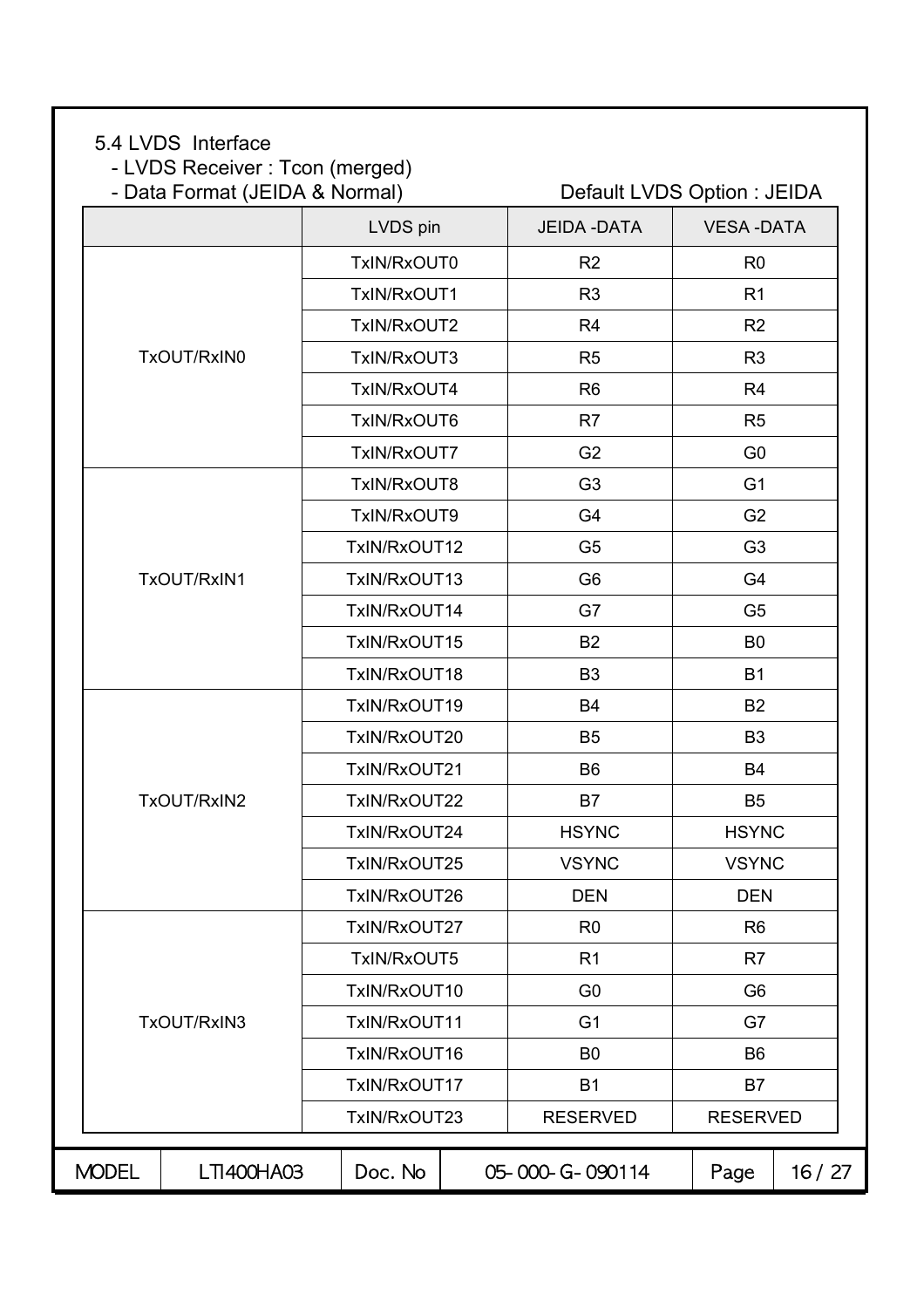|                             |                                                                                                                                                          |                |                      |                      |                      |                      |                      |                |             |                      |                |                      |                      | <b>DATA SIGNAL</b> |                |                 |              |                      |                      |                      |              |                |                      |              |                | <b>GRAY</b>              |
|-----------------------------|----------------------------------------------------------------------------------------------------------------------------------------------------------|----------------|----------------------|----------------------|----------------------|----------------------|----------------------|----------------|-------------|----------------------|----------------|----------------------|----------------------|--------------------|----------------|-----------------|--------------|----------------------|----------------------|----------------------|--------------|----------------|----------------------|--------------|----------------|--------------------------|
| <b>COLOR</b>                | <b>DISPLAY</b><br>(8bit)                                                                                                                                 |                |                      |                      |                      | <b>RED</b>           |                      |                |             |                      |                |                      |                      | <b>GREEN</b>       |                |                 |              |                      |                      |                      |              | <b>BLUE</b>    |                      |              |                | <b>SCALE</b>             |
|                             |                                                                                                                                                          | R <sub>0</sub> | R <sub>1</sub>       | R <sub>2</sub>       | R <sub>3</sub>       | R4                   | R <sub>5</sub>       | R <sub>6</sub> | R7          | G <sub>0</sub>       | G <sub>1</sub> | G <sub>2</sub>       | G <sub>3</sub>       | G <sub>4</sub>     | G <sub>5</sub> | G <sub>6</sub>  | G7           | B <sub>0</sub>       | <b>B1</b>            | <b>B2</b>            | <b>B3</b>    | <b>B4</b>      | <b>B5</b>            | <b>B6</b>    | B <sub>7</sub> | <b>LEVEL</b>             |
|                             | <b>BLACK</b>                                                                                                                                             | 0              | $\mathbf 0$          | $\mathbf 0$          | 0                    | 0                    | 0                    | 0              | 0           | 0                    | 0              | 0                    | 0                    | 0                  | 0              | 0               | 0            | 0                    | 0                    | 0                    | 0            | 0              | 0                    | 0            | 0              | $\overline{a}$           |
|                             | <b>BLUE</b>                                                                                                                                              | 0              | $\mathbf 0$          | 0                    | 0                    | 0                    | 0                    | 0              | $\mathbf 0$ | 0                    | 0              | $\mathbf 0$          | 0                    | $\mathbf 0$        | 0              | $\mathbf 0$     | 0            | 1                    | $\mathbf{1}$         | 1                    | 1            | $\mathbf{1}$   | 1                    | 1            | 1              | $\overline{a}$           |
|                             | <b>GREEN</b>                                                                                                                                             | 0              | $\mathbf 0$          | 0                    | 0                    | 0                    | 0                    | 0              | 0           | 1                    | 1              | 1                    | 1                    | 1                  | 1              | 1               | $\mathbf{1}$ | 0                    | 0                    | 0                    | 0            | $\mathbf 0$    | 0                    | 0            | 0              | ÷,                       |
| <b>BASIC</b>                | <b>CYAN</b>                                                                                                                                              | 0              | 0                    | 0                    | 0                    | 0                    | 0                    | 0              | 0           | 1                    | 1              | 1                    | 1                    | 1                  | 1              | 1               | $\mathbf{1}$ | 1                    | 1                    | 1                    | 1            | $\mathbf{1}$   | 1                    | 1            | 1              | $\overline{\phantom{a}}$ |
| COLOR                       | RED                                                                                                                                                      | $\mathbf{1}$   | $\mathbf{1}$         | 1                    | $\mathbf{1}$         | 1                    | $\mathbf{1}$         | 1              | 1           | 0                    | $\mathbf 0$    | 0                    | 0                    | 0                  | 0              | 0               | $\mathbf 0$  | 0                    | 0                    | 0                    | 0            | $\mathbf 0$    | 0                    | $\mathbf 0$  | $\mathbf 0$    | ٠                        |
|                             | <b>MAGENTA</b>                                                                                                                                           | 1              | $\mathbf{1}$         | 1                    | 1                    | 1                    | 1                    | 1              | 1           | 0                    | 0              | 0                    | 0                    | 0                  | 0              | 0               | 0            | $\mathbf{1}$         | 1                    | 1                    | 1            | $\mathbf{1}$   | 1                    | $\mathbf{1}$ | 1              | $\overline{\phantom{a}}$ |
|                             | <b>YELLOW</b>                                                                                                                                            | $\mathbf{1}$   | $\mathbf{1}$         | 1                    | $\mathbf{1}$         | $\mathbf{1}$         | 1                    | $\mathbf{1}$   | 1           | 1                    | $\mathbf{1}$   | 1                    | 1                    | 1                  | 1              | 1               | $\mathbf{1}$ | 0                    | 0                    | 0                    | 0            | $\mathbf 0$    | 0                    | $\mathbf 0$  | 0              | $\overline{a}$           |
|                             | <b>WHITE</b>                                                                                                                                             | $\mathbf{1}$   | $\mathbf{1}$         | 1                    | $\mathbf{1}$         | 1                    | 1                    | 1              | 1           | 1                    | 1              | 1                    | 1                    | 1                  | 1              | 1               | $\mathbf{1}$ | 1                    | $\mathbf{1}$         | 1                    | 1            | $\mathbf{1}$   | 1                    | $\mathbf{1}$ | 1              | $\overline{\phantom{a}}$ |
|                             | <b>BLACK</b>                                                                                                                                             | 0              | 0                    | 0                    | 0                    | 0                    | 0                    | 0              | 0           | 0                    | 0              | 0                    | 0                    | 0                  | 0              | 0               | 0            | 0                    | 0                    | 0                    | 0            | 0              | 0                    | 0            | 0              | R <sub>0</sub>           |
|                             |                                                                                                                                                          | 1              | 0                    | 0                    | 0                    | 0                    | 0                    | 0              | 0           | 0                    | 0              | 0                    | 0                    | 0                  | 0              | 0               | 0            | 0                    | 0                    | 0                    | 0            | 0              | 0                    | 0            | 0              | R <sub>1</sub>           |
| <b>GRAY</b>                 | <b>DARK</b>                                                                                                                                              | 0              | 1                    | 0                    | 0                    | 0                    | 0                    | 0              | 0           | 0                    | 0              | 0                    | 0                    | 0                  | 0              | 0               | 0            | 0                    | 0                    | 0                    | 0            | 0              | 0                    | 0            | 0              | R <sub>2</sub>           |
| <b>SCALE</b>                |                                                                                                                                                          | ÷              | $\ddot{\phantom{a}}$ | ÷                    | $\ddot{\cdot}$       | $\ddot{\phantom{a}}$ | $\ddot{\cdot}$       |                |             | ÷                    | $\ddot{\cdot}$ | ÷                    | d                    | $\ddot{\cdot}$     | ÷              |                 |              | ÷                    | $\ddot{\cdot}$       | $\ddot{\phantom{a}}$ | ÷            | $\ddot{\cdot}$ | ÷                    |              |                | $R3-$                    |
| OF<br><b>RED</b>            |                                                                                                                                                          | $\ddot{\cdot}$ | $\ddot{\cdot}$       | $\ddot{\cdot}$       |                      | $\ddot{\phantom{a}}$ | $\ddot{\cdot}$       |                |             | $\ddot{\cdot}$       | $\vdots$       | $\ddot{\phantom{a}}$ | ¢                    | $\ddot{\cdot}$     | $\vdots$       |                 |              | $\ddot{\cdot}$       | $\vdots$             | $\ddot{\phantom{a}}$ |              | $\ddot{\cdot}$ | $\ddot{\phantom{a}}$ |              |                | R <sub>252</sub>         |
|                             | <b>LIGHT</b>                                                                                                                                             | 1              | $\mathbf 0$          | 1                    | $\mathbf{1}$         | 1                    | 1                    | 1              | 1           | 0                    | 0              | 0                    | 0                    | 0                  | 0              | 0               | 0            | 0                    | 0                    | 0                    | 0            | 0              | 0                    | 0            | 0              | R253                     |
|                             |                                                                                                                                                          | 0              | 1                    | 1                    | 1                    | 1                    | 1                    | 1              | 1           | 0                    | 0              | 0                    | 0                    | 0                  | 0              | 0               | 0            | 0                    | 0                    | 0                    | 0            | $\mathbf 0$    | 0                    | 0            | 0              | R <sub>254</sub>         |
|                             | <b>RED</b>                                                                                                                                               | 1              | 1                    | 1                    | 1                    | 1                    | 1                    | 1              | 1           | 0                    | 0              | 0                    | 0                    | 0                  | 0              | 0               | 0            | 0                    | 0                    | 0                    | 0            | 0              | 0                    | 0            | 0              | R <sub>255</sub>         |
|                             | <b>BLACK</b>                                                                                                                                             | 0              | 0                    | 0                    | 0                    | 0                    | 0                    | 0              | 0           | 0                    | 0              | 0                    | 0                    | 0                  | 0              | 0               | 0            | 0                    | 0                    | 0                    | 0            | 0              | 0                    | 0            | 0              | G0                       |
|                             |                                                                                                                                                          | 0              | 0                    | 0                    | 0                    | 0                    | 0                    | 0              | 0           | 1                    | 0              | 0                    | 0                    | 0                  | 0              | 0               | 0            | 0                    | 0                    | 0                    | 0            | $\mathbf 0$    | 0                    | $\mathbf 0$  | 0              | G1                       |
|                             | <b>DARK</b>                                                                                                                                              | 0              | $\mathbf 0$          | 0                    | $\mathbf 0$          | 0                    | 0                    | $\mathbf 0$    | 0           | 0                    | $\mathbf{1}$   | 0                    | 0                    | $\mathbf 0$        | 0              | $\mathbf 0$     | $\mathbf 0$  | 0                    | 0                    | 0                    | 0            | $\mathbf 0$    | 0                    | $\mathbf 0$  | 0              | G <sub>2</sub>           |
| <b>GRAY</b><br><b>SCALE</b> |                                                                                                                                                          |                | $\ddot{\phantom{a}}$ |                      |                      | ÷                    | ÷                    |                |             |                      | ÷              |                      |                      | $\ddot{\cdot}$     |                |                 |              | ÷                    | $\ddot{\phantom{a}}$ |                      |              | $\ddot{\cdot}$ | ÷                    |              |                | $G3-$                    |
| OF<br><b>GREEN</b>          |                                                                                                                                                          |                | $\ddot{\phantom{a}}$ |                      |                      | $\ddot{\cdot}$       | ÷                    |                |             | ċ                    | ÷              |                      |                      | $\ddot{\cdot}$     | ÷              |                 |              | ċ                    | ÷                    | ÷                    |              | $\ddot{\cdot}$ | $\ddot{\cdot}$       |              |                | G252                     |
|                             | LIGHT                                                                                                                                                    | 0              | 0                    | 0                    | 0                    | 0                    | 0                    | 0              | 0           | 1                    | 0              | 1                    | 1                    | 1                  | 1              | 1               | $\mathbf{1}$ | 0                    | 0                    | 0                    | 0            | 0              | 0                    | 0            | 0              | G253                     |
|                             |                                                                                                                                                          | $\mathbf 0$    | 0                    | 0                    | 0                    | 0                    | 0                    | 0              | 0           | 0                    | 1              | 1                    | 1                    | 1                  | 1              | 1               | $\mathbf{1}$ | 0                    | 0                    | 0                    | 0            | 0              | 0                    | 0            | 0              | G254                     |
|                             | <b>GREEN</b>                                                                                                                                             | 0              | $\mathbf 0$          | 0                    | 0                    | 0                    | 0                    | 0              | 0           | 1                    | 1              | 1                    | 1                    | 1                  | 1              | 1               | $\mathbf{1}$ | 0                    | 0                    | 0                    | 0            | $\mathbf 0$    | 0                    | 0            | 0              | G255                     |
|                             | <b>BLACK</b>                                                                                                                                             | 0              | 0                    | 0                    | 0                    | 0                    | 0                    | 0              | 0           | 0                    | 0              | 0                    | 0                    | 0                  | 0              | $\mathbf 0$     | 0            | 0                    | 0                    | 0                    | 0            | 0              | 0                    | 0            | 0              | B <sub>0</sub>           |
|                             |                                                                                                                                                          | 0              | 0                    | 0                    | 0                    | 0                    | 0                    | 0              | 0           | 0                    | $\mathbf 0$    | 0                    | 0                    | $\mathbf 0$        | 0              | $\mathbf 0$     | 0            | 1                    | 0                    | 0                    | 0            | $\mathbf 0$    | 0                    | 0            | 0              | <b>B1</b>                |
| <b>GRAY</b>                 | <b>DARK</b>                                                                                                                                              | 0              | $\mathbf 0$          | $\mathbf 0$          | $\mathbf 0$          | $\mathbf 0$          | $\mathbf 0$          | $\mathbf 0$    | $\mathbf 0$ | 0                    | $\mathbf 0$    | $\mathbf 0$          | $\mathbf 0$          | $\mathbf 0$        | $\mathbf 0$    | $\mathbf 0$     | $\mathbf 0$  | 0                    | $\mathbf{1}$         | $\mathbf 0$          | $\mathbf 0$  | $\mathbf 0$    | $\mathbf 0$          | $\mathbf 0$  | $\Omega$       | <b>B2</b>                |
| <b>SCALE</b>                |                                                                                                                                                          |                | $\ddot{\phantom{a}}$ |                      | $\ddot{\phantom{a}}$ | $\ddot{\cdot}$       | $\ddot{\phantom{a}}$ |                |             |                      |                |                      |                      | $\ddot{\cdot}$     |                |                 |              | $\ddot{\phantom{a}}$ | ÷                    |                      |              | $\ddot{\cdot}$ |                      |              |                | $B3-$                    |
| OF<br><b>BLUE</b>           |                                                                                                                                                          | ÷              | $\ddot{\cdot}$       | $\ddot{\phantom{a}}$ | ÷                    | $\ddot{\phantom{a}}$ | ÷                    |                |             | $\ddot{\phantom{a}}$ | ÷              | $\ddot{\cdot}$       | $\ddot{\phantom{a}}$ | $\vdots$           | ÷              |                 |              | ÷                    | ÷                    | ţ,                   | ÷            | ÷              | ÷                    |              |                | B252                     |
|                             | <b>LIGHT</b>                                                                                                                                             | 0              | $\mathbf 0$          | 0                    | 0                    | 0                    | 0                    | $\mathbf 0$    | $\mathbf 0$ | 0                    | 0              | $\mathbf 0$          | 0                    | 0                  | 0              | $\mathbf 0$     | $\mathbf 0$  | $\mathbf{1}$         | 0                    | $\mathbf{1}$         | $\mathbf{1}$ | $\mathbf{1}$   | $\mathbf{1}$         | $\mathbf{1}$ | $\mathbf{1}$   | B253                     |
|                             |                                                                                                                                                          | $\mathbf 0$    | $\mathbf 0$          | $\mathbf 0$          | $\mathbf 0$          | $\mathbf 0$          | $\mathbf 0$          | $\mathbf 0$    | $\mathbf 0$ | 0                    | 0              | $\pmb{0}$            | $\mathbf 0$          | $\mathbf 0$        | $\mathbf 0$    | $\mathbf 0$     | 0            | $\mathbf 0$          | $\mathbf{1}$         | $\mathbf{1}$         | $\mathbf{1}$ | $\mathbf{1}$   | $\mathbf{1}$         | $\mathbf{1}$ | $\mathbf{1}$   | B254                     |
|                             | <b>BLUE</b>                                                                                                                                              | 0              | $\mathbf 0$          | 0                    | $\mathbf 0$          | $\mathbf 0$          | 0                    | $\mathbf 0$    | 0           | 0                    | $\mathbf 0$    | $\mathsf 0$          | 0                    | 0                  | $\pmb{0}$      | $\mathbf 0$     | 0            | $\mathbf{1}$         | $\mathbf{1}$         | $\mathbf{1}$         | $\mathbf{1}$ | $\mathbf{1}$   | $\mathbf{1}$         | $\mathbf{1}$ | $\mathbf{1}$   | <b>B255</b>              |
|                             | Note) Definition of Gray:<br>Rn: Red Gray, Gn: Green Gray, Bn: Blue Gray (n = Gray level)<br>Input Signal: 0 = Low level voltage, 1 = High level voltage |                |                      |                      |                      |                      |                      |                |             |                      |                |                      |                      |                    |                |                 |              |                      |                      |                      |              |                |                      |              |                |                          |
| <b>MODEL</b>                |                                                                                                                                                          |                | LTI400HA03           |                      |                      |                      |                      |                |             | Doc. No              |                |                      |                      |                    |                | 05-000-G-090114 |              |                      |                      |                      |              |                | Page                 |              |                | 17/27                    |

# 5.5 Input Signals, Basic Display Colors and Gray Scale of Each Color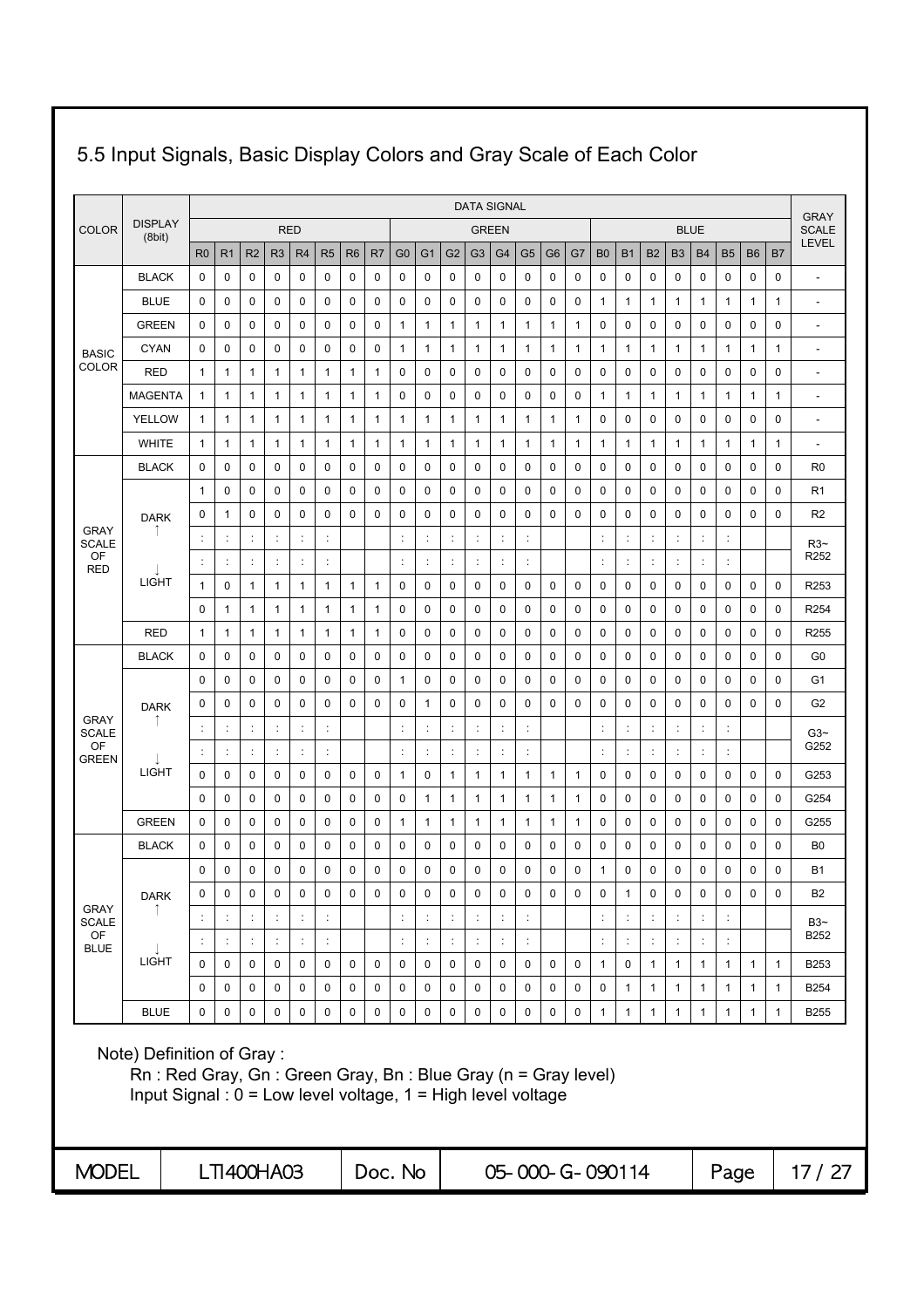# **6. Interface Timing**

#### 6.1 Timing Parameters (DE only mode)

| Signal                     | Item                               | Symbol                  | Min.                         | Typ.  | Max.           | Unit          | <b>Note</b> |
|----------------------------|------------------------------------|-------------------------|------------------------------|-------|----------------|---------------|-------------|
| <b>Clock</b>               |                                    | $1/T_c$                 | 130.0                        | 148.5 | 160.0          | <b>MHz</b>    |             |
| <b>Hsync</b>               | Frequency                          | $\mathsf{F}_\mathsf{H}$ | 48.0                         | 67.5  | 75.0           | <b>KHz</b>    |             |
| Vsync                      |                                    | $F_{V}$                 | 45                           | 60    | 65             | Hz            |             |
| Vertical<br>Display Term   | Active<br><b>Display</b><br>Period | $T_{VD}$                | $\qquad \qquad \blacksquare$ | 1080  |                | Lines         |             |
|                            | Vertical<br>Total                  | ${\sf T}_{\sf V}$       | 1092                         | 1125  | 1380           | Lines         |             |
| Horizontal<br>Display Term | Active<br><b>Display</b><br>Period | $T_{HD}$                | $\blacksquare$               | 1920  | $\blacksquare$ | <b>Clocks</b> |             |
|                            | Horizontal<br>Total                | T <sub>н</sub>          | 2090                         | 2200  | 2350           | <b>Clocks</b> |             |

#### Note) This product is DE only mode. The input of Hsync & Vsync signal does not have an effect on normal operation.

Test Point : TTL control signal and CLK at LVDS Tx input terminal in system

| <b>MODEL</b> | T1400HA03 | No.<br>Doc. | 05-000-G-090114 | Page | 12 |
|--------------|-----------|-------------|-----------------|------|----|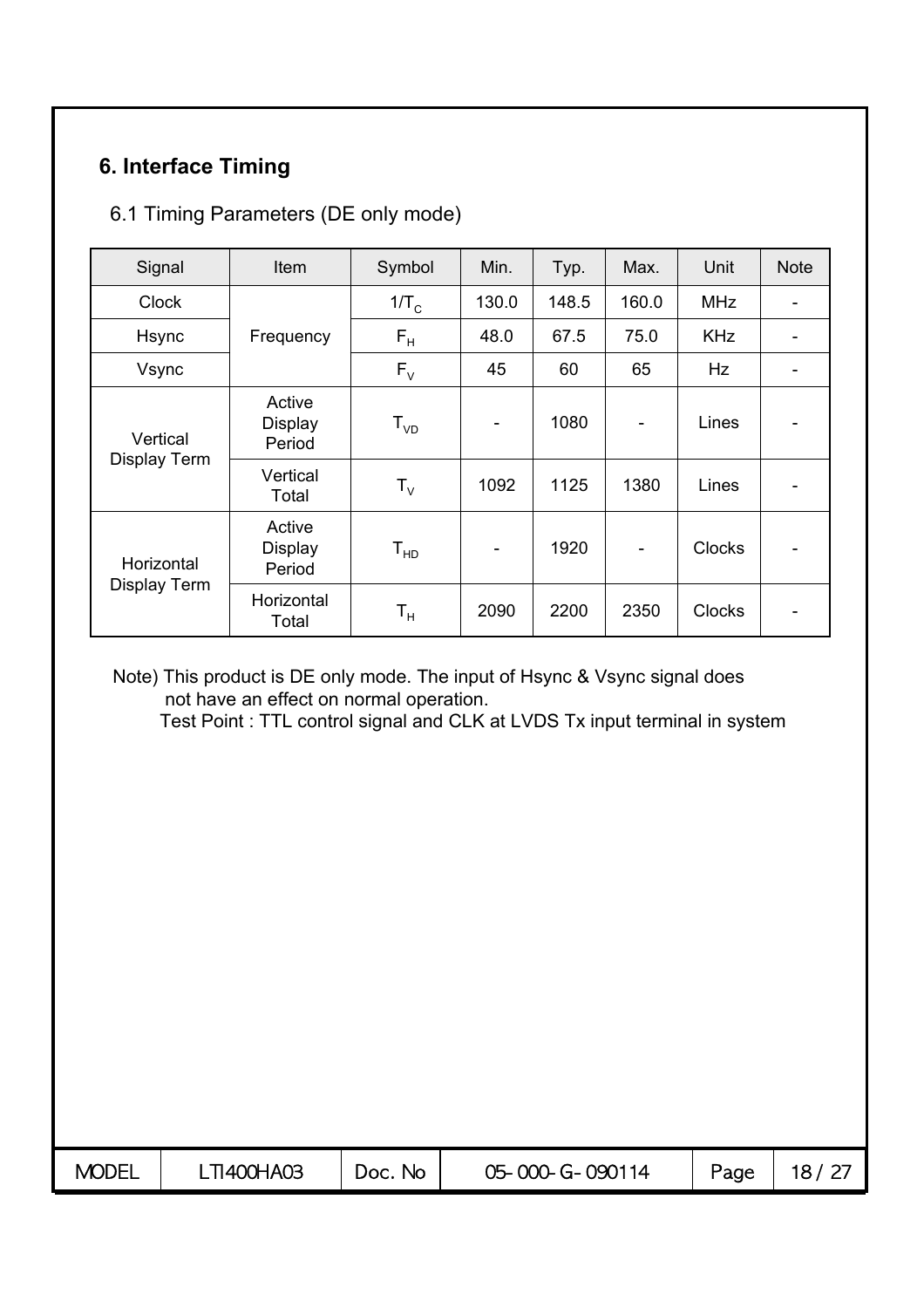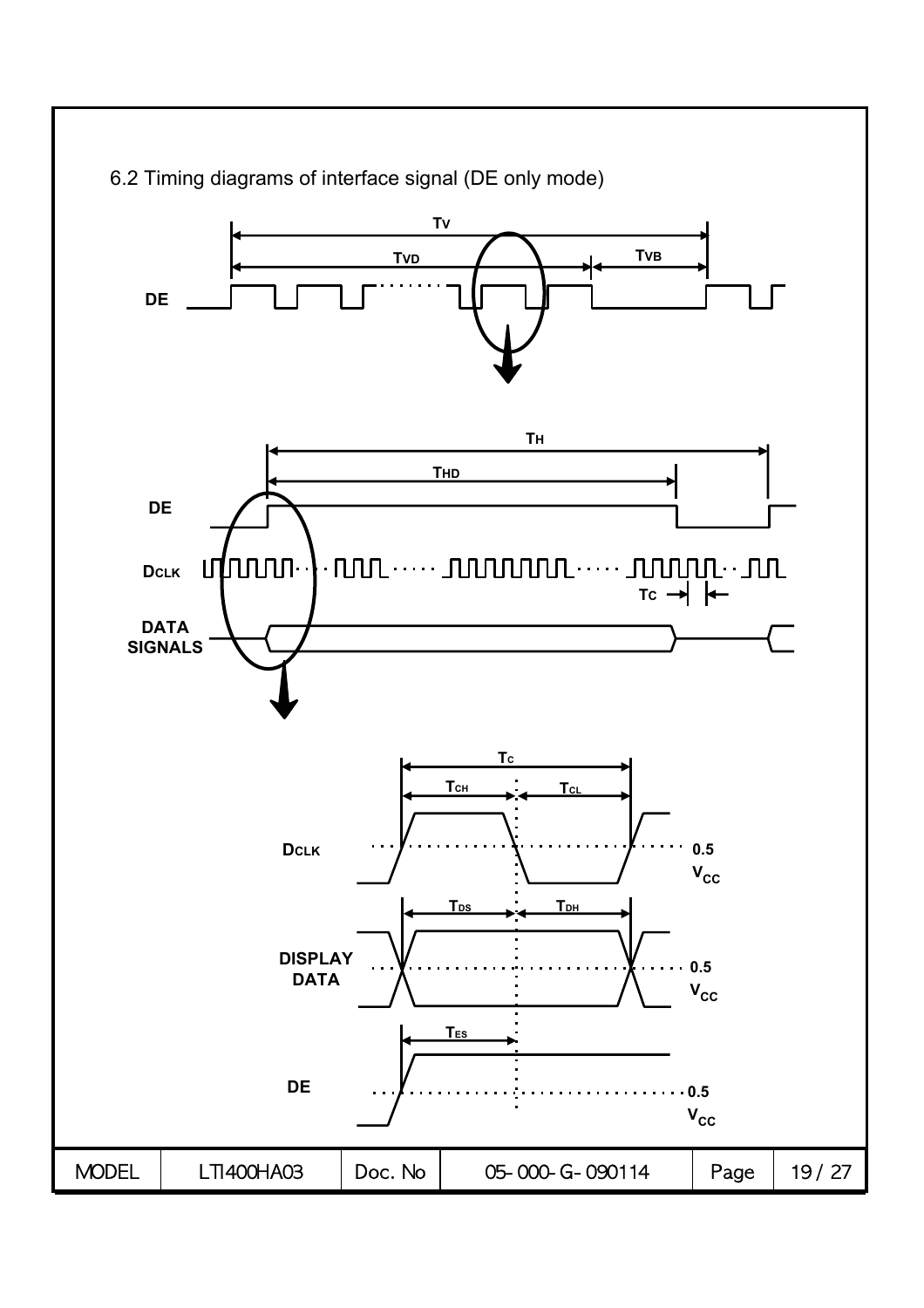#### 6.3 Power ON/OFF Sequence

To prevent a latch-up or DC operation of the LCD Module, the power on/off sequence should be as the diagram below.

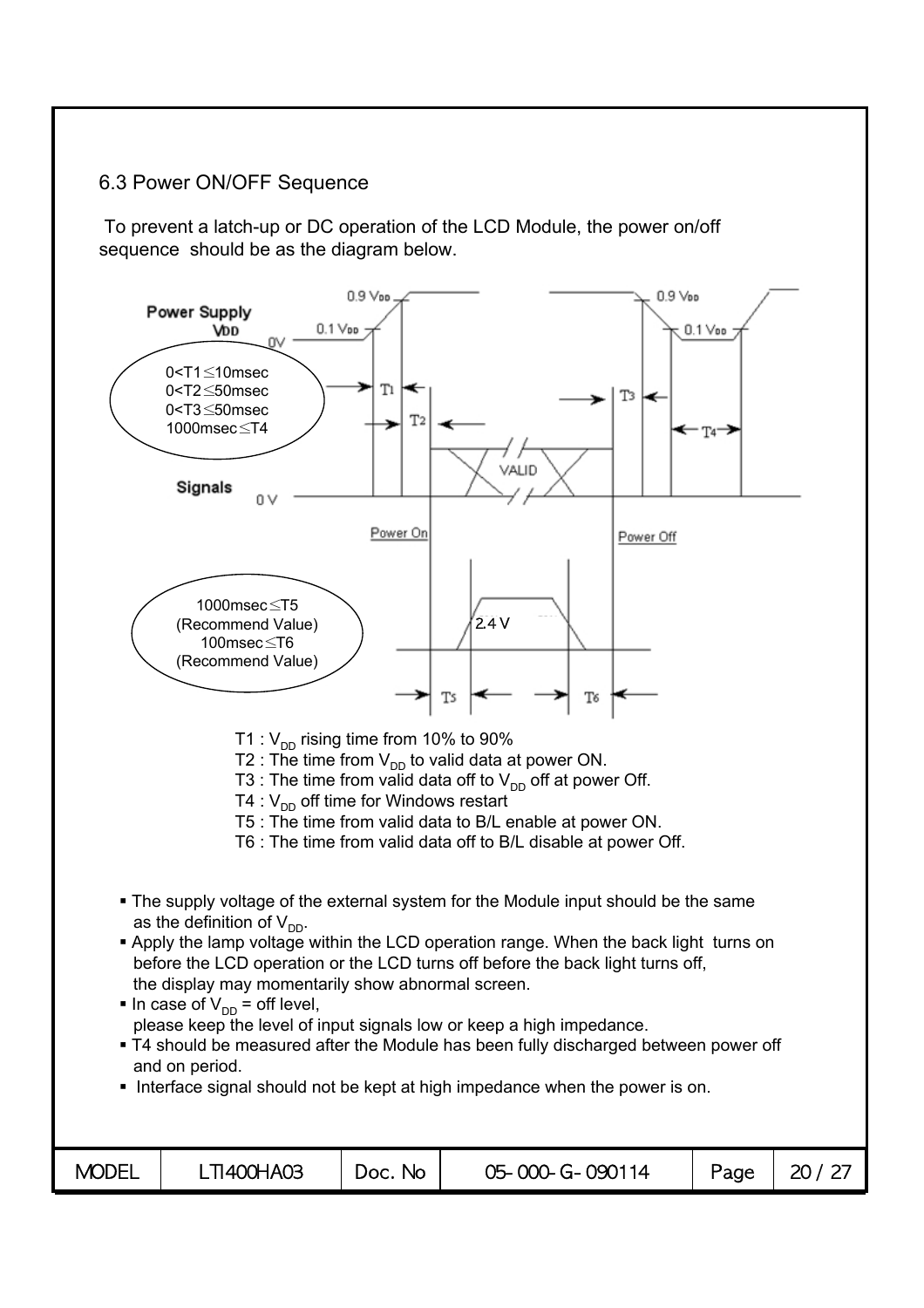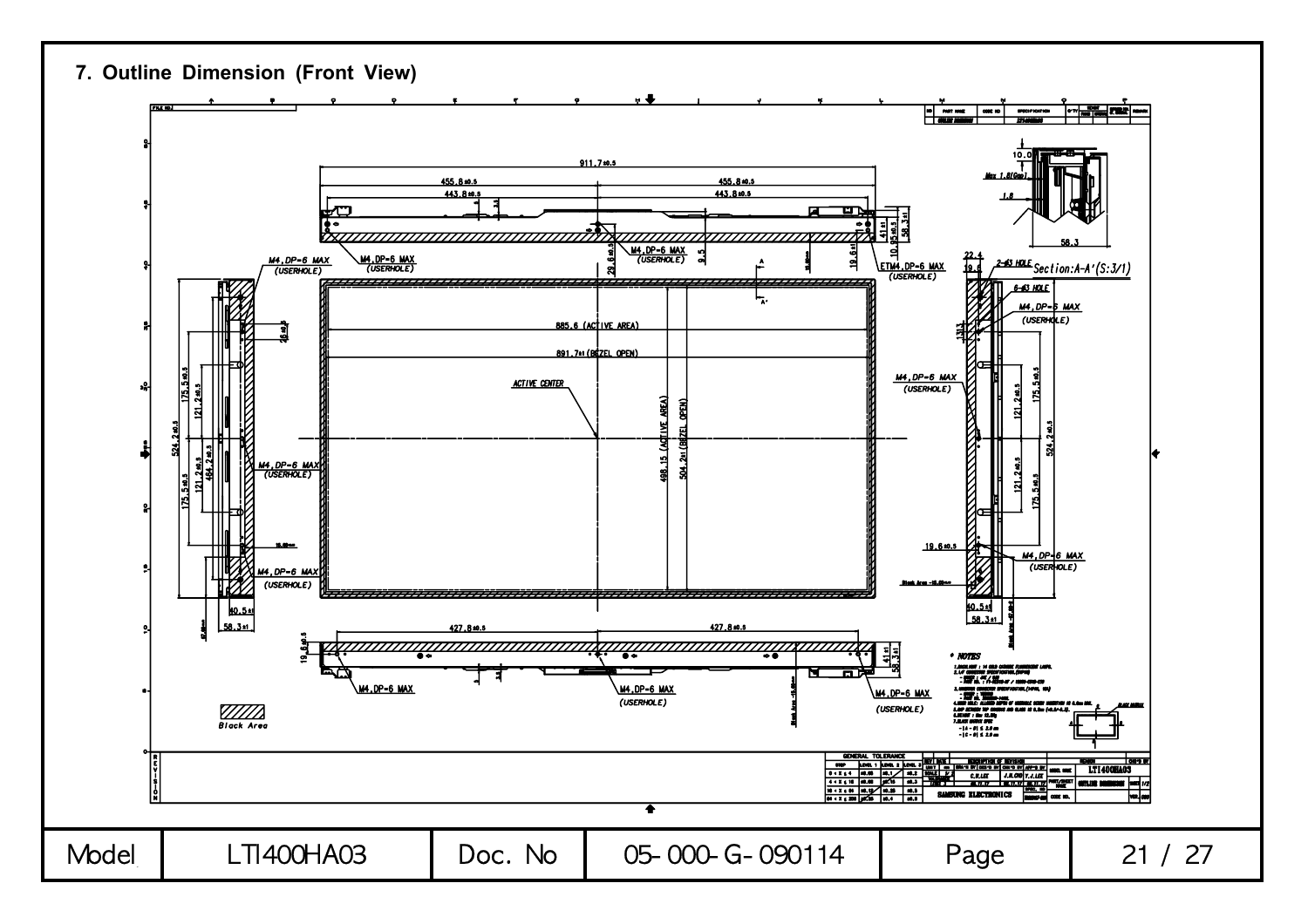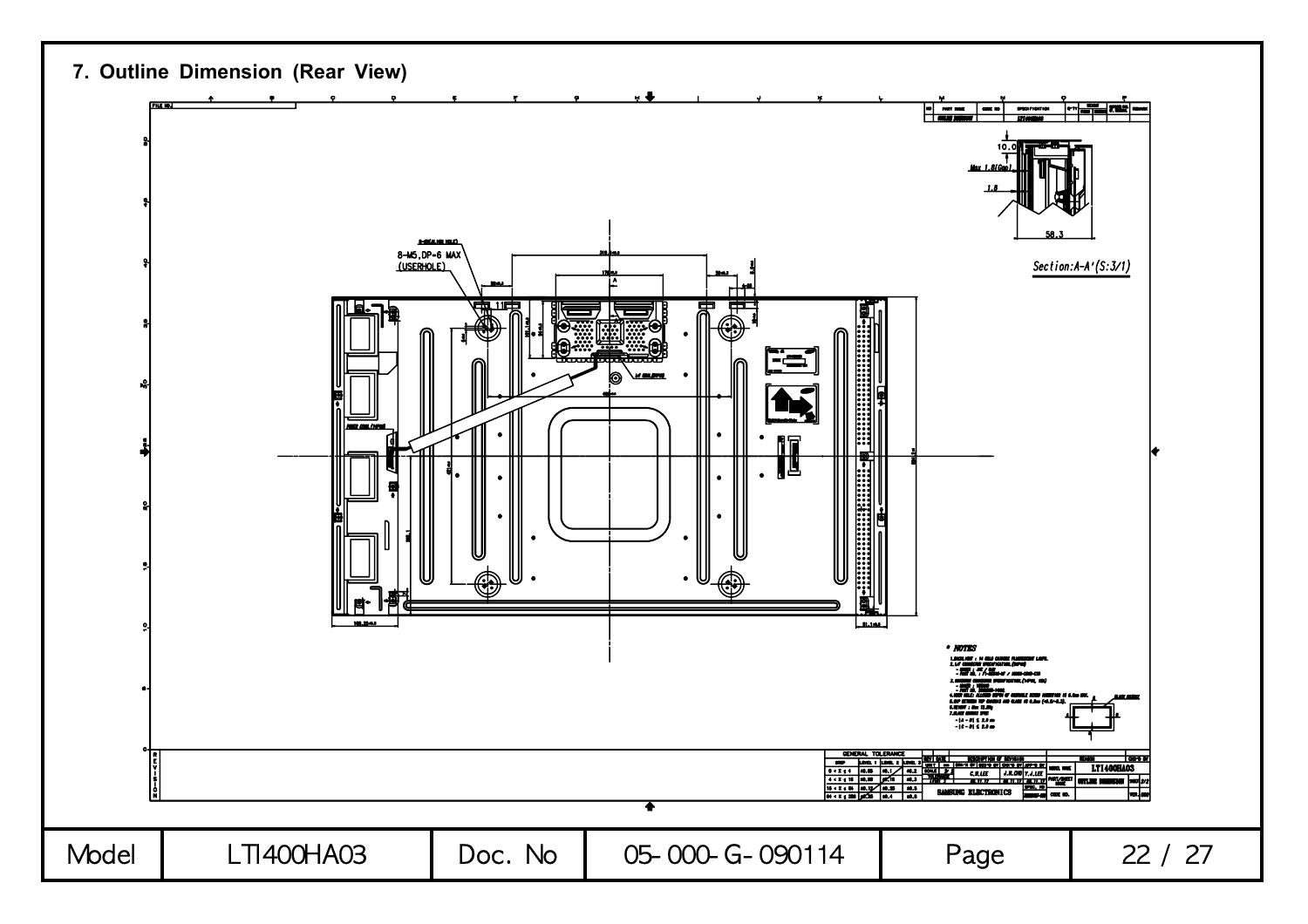

| Specification<br><b>Item</b>           |                    |         |                               | <b>Remark</b>                                                                                                                                                            |       |  |  |  |  |
|----------------------------------------|--------------------|---------|-------------------------------|--------------------------------------------------------------------------------------------------------------------------------------------------------------------------|-------|--|--|--|--|
|                                        | <b>LCD Packing</b> |         | 9ea / (Packing-Pallet<br>Box) | 1. 108Kg / LCD (9ea)<br>2. 7 Kg / Cushion-pallet (2ea)<br>3. 6.7 Kg / Packing-Pallet Box (1ea)<br>4. Cushion-pallet Material: EPS<br>5. Packing-Pallet Box Material: DW4 |       |  |  |  |  |
| Pallet<br>1Box / Pallet                |                    |         |                               | 1. Pallet weight = $8kg$                                                                                                                                                 |       |  |  |  |  |
| <b>Packing Direction</b><br>Vertical   |                    |         |                               |                                                                                                                                                                          |       |  |  |  |  |
| <b>Total Pallet Size</b>               |                    |         | $H \times V \times$ height    | $1150mm(H)$ x 985mm(V) x 609mm(height)                                                                                                                                   |       |  |  |  |  |
| 129.7 kg<br><b>Total Pallet Weight</b> |                    |         |                               | Pallet(8kg) + Module(108 kg) + Cushion(7kg)<br>+ Pallet-BOX(6.7kg)                                                                                                       |       |  |  |  |  |
|                                        |                    |         |                               |                                                                                                                                                                          |       |  |  |  |  |
| LTI400HA03<br><b>MODEL</b>             |                    | Doc. No | 05-000-G-090114               | Page                                                                                                                                                                     | 23/27 |  |  |  |  |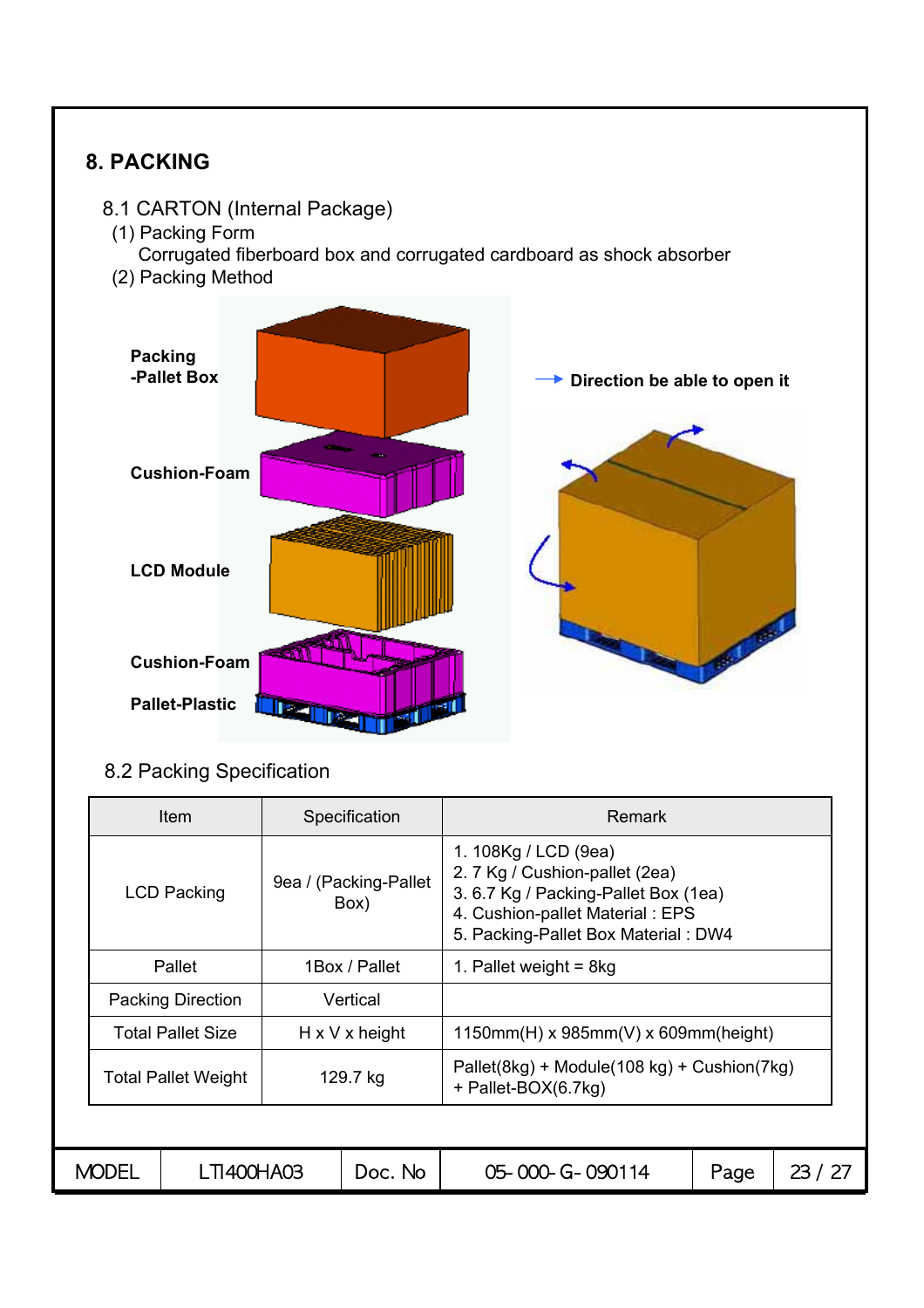## **9. MARKING & OTHERS**

A nameplate bearing followed by is affixed to a shipped product at the specified location on each product.

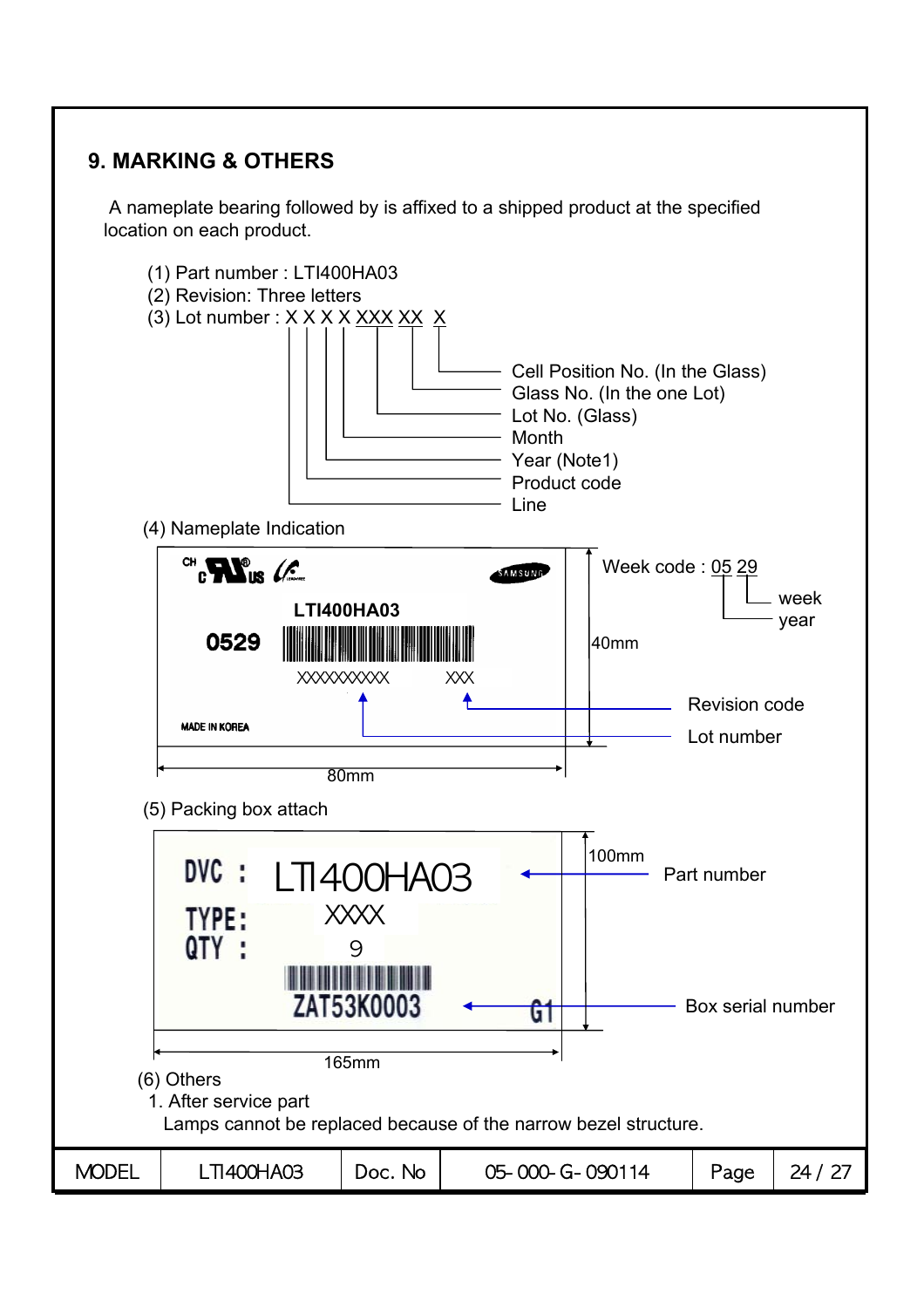## **10. General Precautions**

#### 10.1 Handling

- (a) When the Module is assembled, it should be attached to the system firmly using all mounting holes. Be careful not to twist and bend the Module.
- (b) Because the inverter use high voltage, it should be disconnected from power before it is assembled or disassembled.
- (c) Refrain from strong mechanical shock and / or any force to the Module. In addition to damage, this may cause improper operation or damage to the Module and CCFT back light.
- (d) Note that polarizers are very fragile and could be damage easily. Do not press or scratch the surface harder than a HB pencil lead.
- (e) Wipe off water droplets or oil immediately. If you leave the droplets for a long time, staining or discoloration may occur.
- (f) If the surface of the polarizer is dirty, clean it using absorbent cotton or soft cloth.
- (g) Desirable cleaners are water, IPA(Isopropyl Alcohol) or Hexane. Do not use Ketone type materials(ex. Acetone), Ethyl alcohol, Toluene, Ethyl acid or Methyl chloride. It might permanent damage to the polarizer due to chemical reaction.
- (h) If the liquid crystal material leaks from the panel, it should be kept away from the eyes or mouth . In case of contact with hands, legs or clothes, it must be washed away with soap thoroughly.
- (i) Protect the Module from static, or the CMOS Gate Array IC would be damaged.
- (j) Use finger-stalls with soft gloves in order to keep display clean during the incoming inspection and assembly process.
- (k) Do not disassemble the Module.
- (l) Do not pull or fold the lamp wire.
- (m) Do not adjust the variable resistor located on the Module.
- (n) Protection film for polarizer on the Module should be slowly peeled off just before use so that the electrostatic charge can be minimized.

(o) Pins of I/F connector should not be touched directly with bare hands.

| <b>MODEL</b> | <b>TI400HA03</b> | No.<br>JOC. | 05-000-G-090114 | Page | つら |
|--------------|------------------|-------------|-----------------|------|----|
|--------------|------------------|-------------|-----------------|------|----|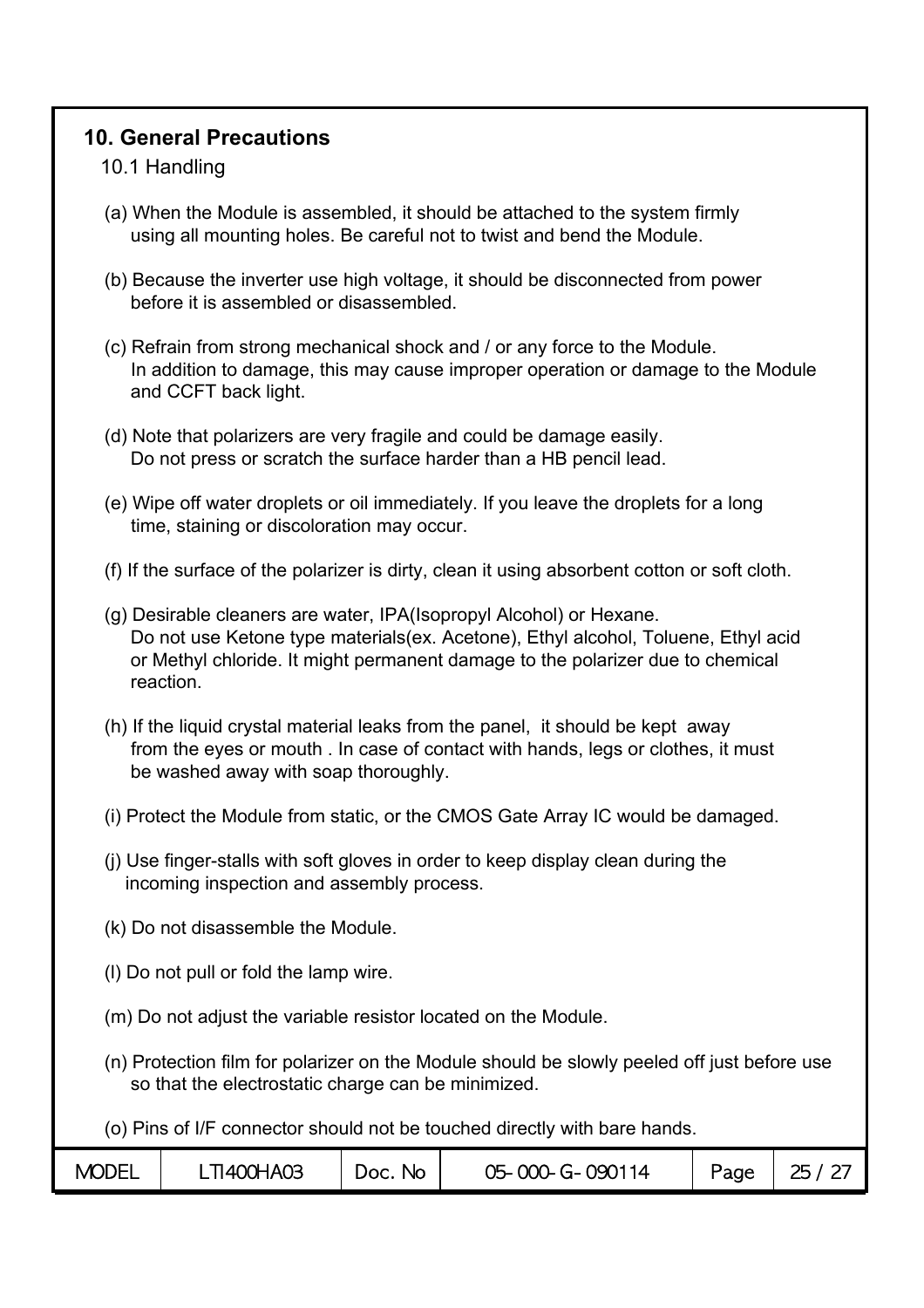#### 10.2 Storage

- (a) Do not leave the Module in high temperature, and high humidity for a long time. It is highly recommended to store the Module with temperature from 0 to 35℃ and relative humidity of less than 70%.
- (b) Do not store the TFT-LCD Module in direct sunlight.
- (c) The Module should be stored in a dark place. It is prohibited to apply sunlight or fluorescent light in storing.

#### 10.3 Operation

- (a) Do not connect or disconnect the Module in the "Power On" condition.
- (b) Power supply should always be turned on/off by the "Power on/off sequence"
- (c) Module has high frequency circuits. Sufficient suppression to the electromagnetic interference should be done by system manufacturers. Grounding and shielding methods may be important to minimize the interference.
- (d) The cable between the back light connector and its inverter power supply should be connected directly with a minimized length. A longer cable between the back light and the inverter may cause lower luminance of lamp(CCFT) and may require higher startup voltage(Vs).
- 10.4 Operation Condition Guide
	- (a) The LCD product should be operated under normal conditions. Normal condition is defined as below;
		- Temperature : 20±15℃
		- Humidity :  $55\pm20\%$
		- Display pattern : continually changing pattern (Not stationary)
	- (b) If the product will be used in extreme conditions such as high temperature, humidity, display patterns or operation time etc.., It is strongly recommended to contact SEC for Application engineering advice. Otherwise, its reliability and function may not be guaranteed. Extreme conditions are commonly found at Airports, Transit Stations, Banks, Stock market, and Controlling systems.

| <b>MODEL</b> | LTI400HA03 | Doc. No | 05-000-G-090114 | Page | 26/27 |
|--------------|------------|---------|-----------------|------|-------|